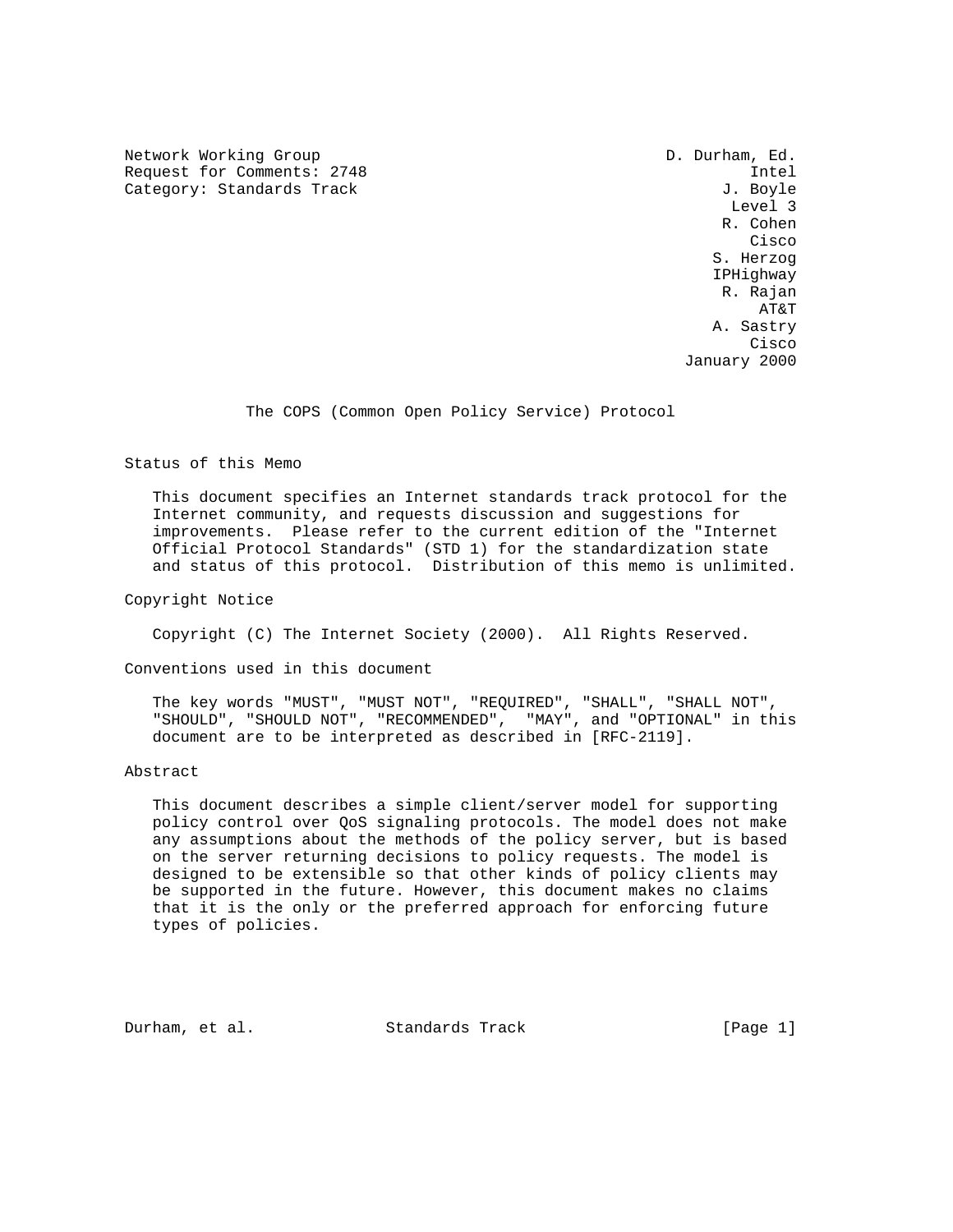| Table Of Contents |  |
|-------------------|--|
|-------------------|--|

| 2.2.3 In-Interface Object (IN-Int)10                  |
|-------------------------------------------------------|
| 2.2.4 Out-Interface Object (OUT-Int)11                |
|                                                       |
|                                                       |
|                                                       |
| 2.2.7 LPDP Decision Object (LPDPDecision)14           |
|                                                       |
| 2.2.9 Client Specific Information Object (ClientSI)15 |
| 2.2.10 Keep-Alive Timer Object (KATimer)15            |
| 2.2.11 PEP Identification Object (PEPID)16            |
|                                                       |
| 2.2.13 PDP Redirect Address (PDPRedirAddr)16          |
|                                                       |
| 2.2.14 Last PDP Address (LastPDPAddr)17               |
| 2.2.15 Accounting Timer Object (AcctTimer)17          |
| 2.2.16 Message Integrity Object (Integrity)18         |
|                                                       |
|                                                       |
|                                                       |
|                                                       |
|                                                       |
|                                                       |
|                                                       |
|                                                       |
| 3.4 Delete Request State (DRQ) PEP -> PDP25           |
| 3.5 Synchronize State Request (SSQ) PDP -> PEP26      |
|                                                       |
|                                                       |
| 3.8 Client-Close (CC) PEP -> PDP, PDP -> PEP28        |
|                                                       |
| 3.9 Keep-Alive (KA) PEP -> PDP, PDP -> PEP28          |
| 3.10 Synchronize State Complete (SSC) PEP -> PDP29    |
|                                                       |
| 4.1 Security and Sequence Number Negotiation29        |
|                                                       |
|                                                       |
|                                                       |
|                                                       |
|                                                       |
|                                                       |
|                                                       |
|                                                       |
|                                                       |
|                                                       |

Durham, et al. Standards Track [Page 2]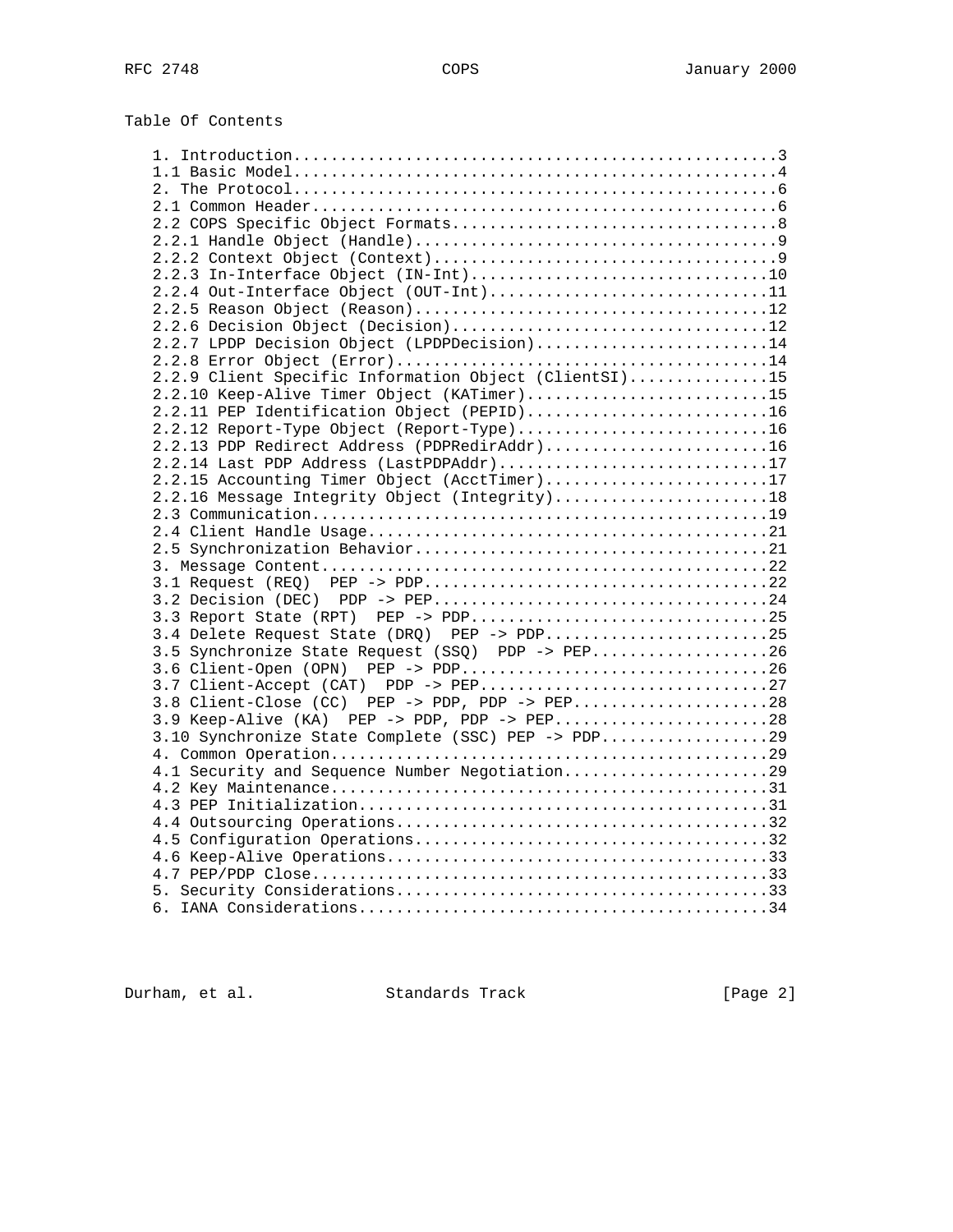|  | 8. Author Information and Acknowledgments36 |  |
|--|---------------------------------------------|--|
|  |                                             |  |

# 1. Introduction

 This document describes a simple query and response protocol that can be used to exchange policy information between a policy server (Policy Decision Point or PDP) and its clients (Policy Enforcement Points or PEPs). One example of a policy client is an RSVP router that must exercise policy-based admission control over RSVP usage [RSVP]. We assume that at least one policy server exists in each controlled administrative domain. The basic model of interaction between a policy server and its clients is compatible with the framework document for policy based admission control [WRK].

 A chief objective of this policy control protocol is to begin with a simple but extensible design. The main characteristics of the COPS protocol include:

- 1. The protocol employs a client/server model where the PEP sends requests, updates, and deletes to the remote PDP and the PDP returns decisions back to the PEP.
- 2. The protocol uses TCP as its transport protocol for reliable exchange of messages between policy clients and a server. Therefore, no additional mechanisms are necessary for reliable communication between a server and its clients.
- 3. The protocol is extensible in that it is designed to leverage off self-identifying objects and can support diverse client specific information without requiring modifications to the COPS protocol itself. The protocol was created for the general administration, configuration, and enforcement of policies.
- 4. COPS provides message level security for authentication, replay protection, and message integrity. COPS can also reuse existing protocols for security such as IPSEC [IPSEC] or TLS to authenticate and secure the channel between the PEP and the PDP.
- 5. The protocol is stateful in two main aspects: (1) Request/Decision state is shared between client and server and (2) State from various events (Request/Decision pairs) may be inter-associated. By (1) we mean that requests from the client PEP are installed or remembered by the remote PDP until they are explicitly deleted by the PEP. At the same time, Decisions from the remote PDP can be generated asynchronously at any time

Durham, et al. Standards Track [Page 3]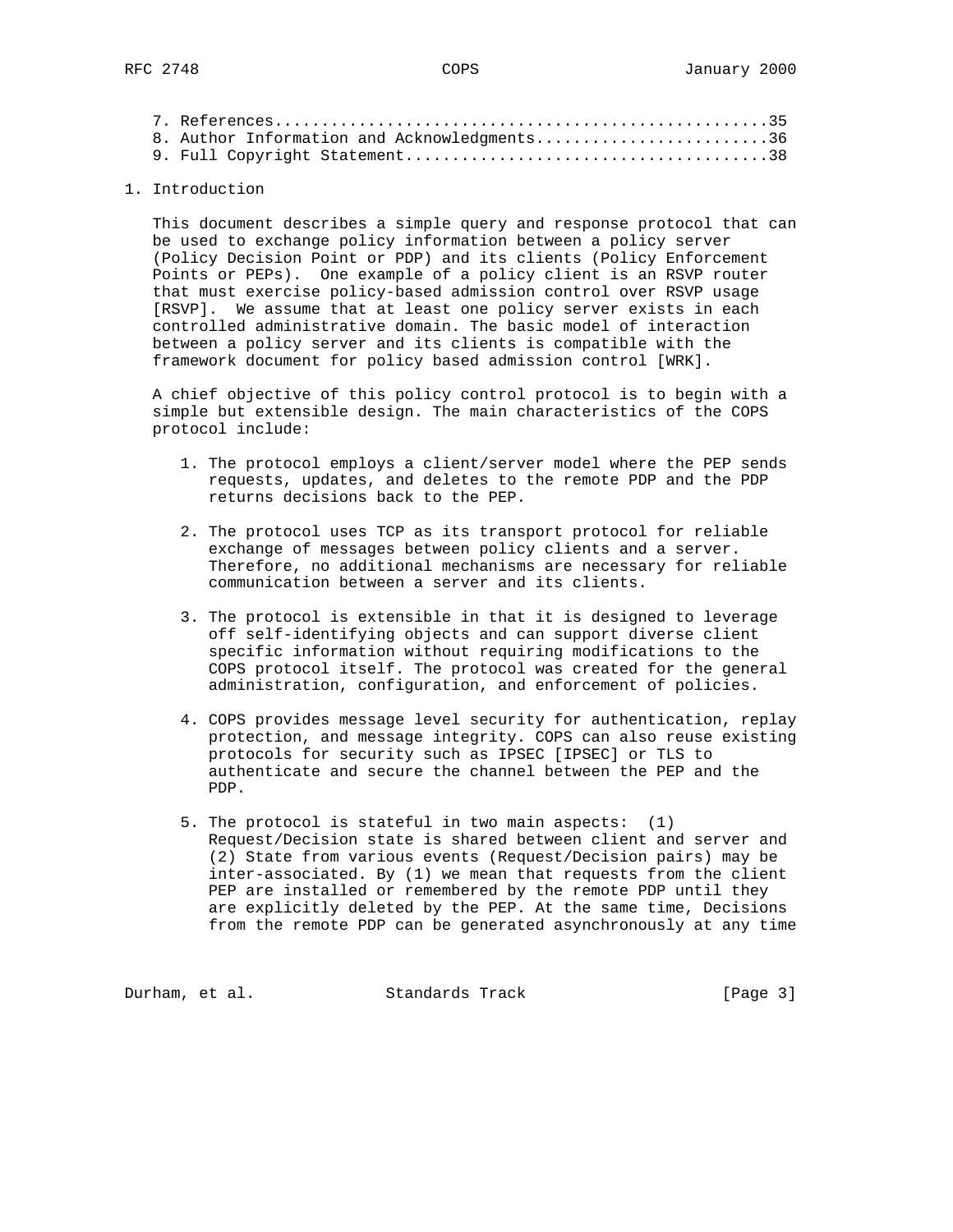for a currently installed request state. By (2) we mean that the server may respond to new queries differently because of previously installed Request/Decision state(s) that are related.

 6. Additionally, the protocol is stateful in that it allows the server to push configuration information to the client, and then allows the server to remove such state from the client when it is no longer applicable.

#### 1.1 Basic Model

| -------                                                                         |                        |                               |
|---------------------------------------------------------------------------------|------------------------|-------------------------------|
| Network Node                                                                    |                        | Policy Server                 |
| -----+<br>PEP<br>$+ - - - - +$<br>ᄉ<br>- - > + - - - - - +<br>$L$ PDP<br>-----+ | COPS<br>-------------> | $+ - - - - +$<br>PDP<br>----+ |
|                                                                                 |                        |                               |

Figure 1: A COPS illustration.

 Figure 1 Illustrates the layout of various policy components in a typical COPS example (taken from [WRK]). Here, COPS is used to communicate policy information between a Policy Enforcement Point (PEP) and a remote Policy Decision Point (PDP) within the context of a particular type of client. The optional Local Policy Decision Point (LPDP) can be used by the device to make local policy decisions in the absence of a PDP.

 It is assumed that each participating policy client is functionally consistent with a PEP [WRK]. The PEP may communicate with a policy server (herein referred to as a remote PDP [WRK]) to obtain policy decisions or directives.

 The PEP is responsible for initiating a persistent TCP connection to a PDP. The PEP uses this TCP connection to send requests to and receive decisions from the remote PDP. Communication between the PEP and remote PDP is mainly in the form of a stateful request/decision exchange, though the remote PDP may occasionally send unsolicited

Durham, et al. Standards Track [Page 4]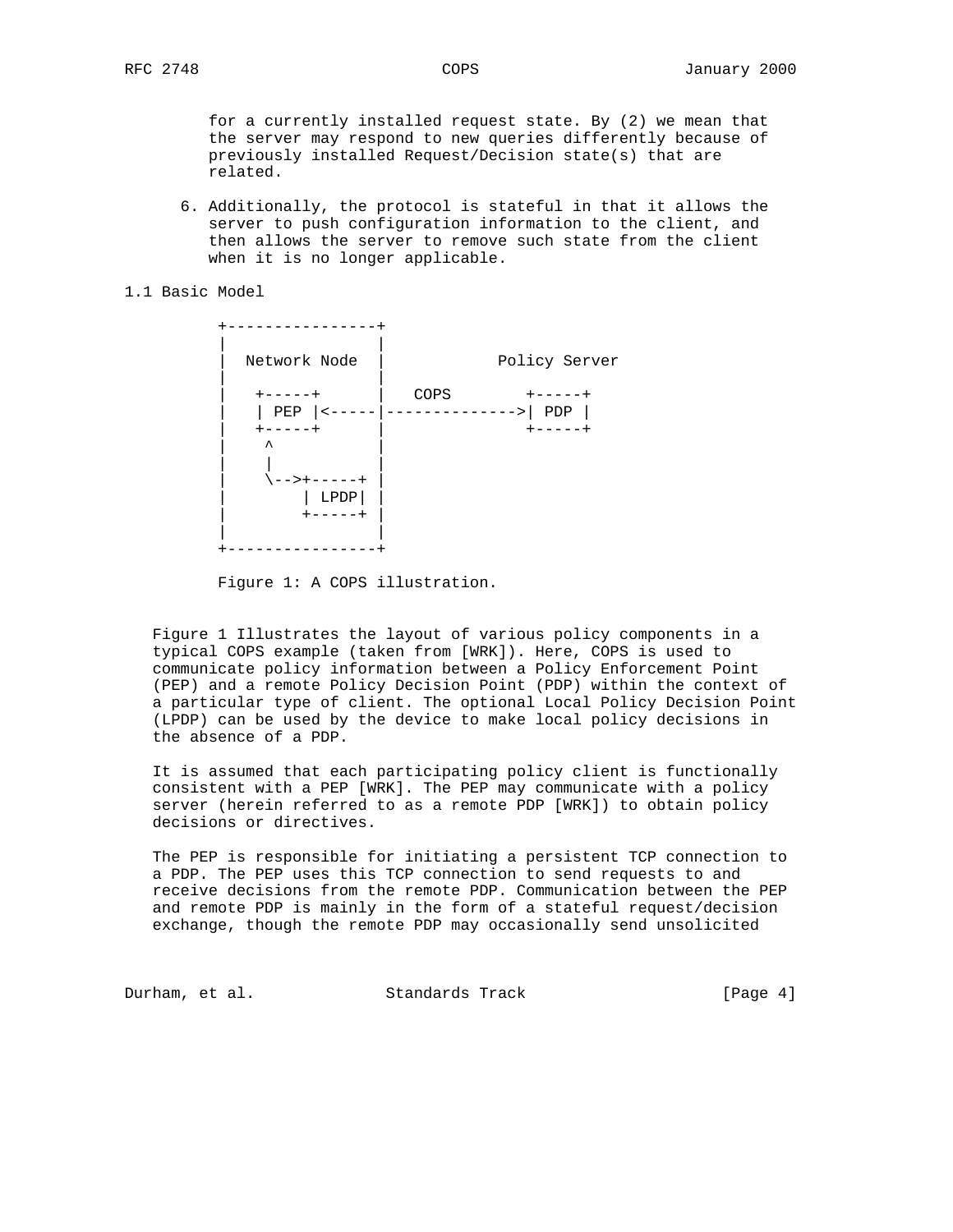decisions to the PEP to force changes in previously approved request states. The PEP also has the capacity to report to the remote PDP that it has successfully completed performing the PDP's decision locally, useful for accounting and monitoring purposes. The PEP is responsible for notifying the PDP when a request state has changed on the PEP. Finally, the PEP is responsible for the deletion of any state that is no longer applicable due to events at the client or decisions issued by the server.

 When the PEP sends a configuration request, it expects the PDP to continuously send named units of configuration data to the PEP via decision messages as applicable for the configuration request. When a unit of named configuration data is successfully installed on the PEP, the PEP should send a report message to the PDP confirming the installation. The server may then update or remove the named configuration information via a new decision message. When the PDP sends a decision to remove named configuration data from the PEP, the PEP will delete the specified configuration and send a report message to the PDP as confirmation.

 The policy protocol is designed to communicate self-identifying objects which contain the data necessary for identifying request states, establishing the context for a request, identifying the type of request, referencing previously installed requests, relaying policy decisions, reporting errors, providing message integrity, and transferring client specific/namespace information.

 To distinguish between different kinds of clients, the type of client is identified in each message. Different types of clients may have different client specific data and may require different kinds of policy decisions. It is expected that each new client-type will have a corresponding usage draft specifying the specifics of its interaction with this policy protocol.

 The context of each request corresponds to the type of event that triggered it. The COPS Context object identifies the type of request and message (if applicable) that triggered a policy event via its message type and request type fields. COPS identifies three types of outsourcing events: (1) the arrival of an incoming message (2) allocation of local resources, and (3) the forwarding of an outgoing message. Each of these events may require different decisions to be made. The content of a COPS request/decision message depends on the context. A fourth type of request is useful for types of clients that wish to receive configuration information from the PDP. This allows a PEP to issue a configuration request for a specific named device or module that requires configuration information to be installed.

Durham, et al. Standards Track [Page 5]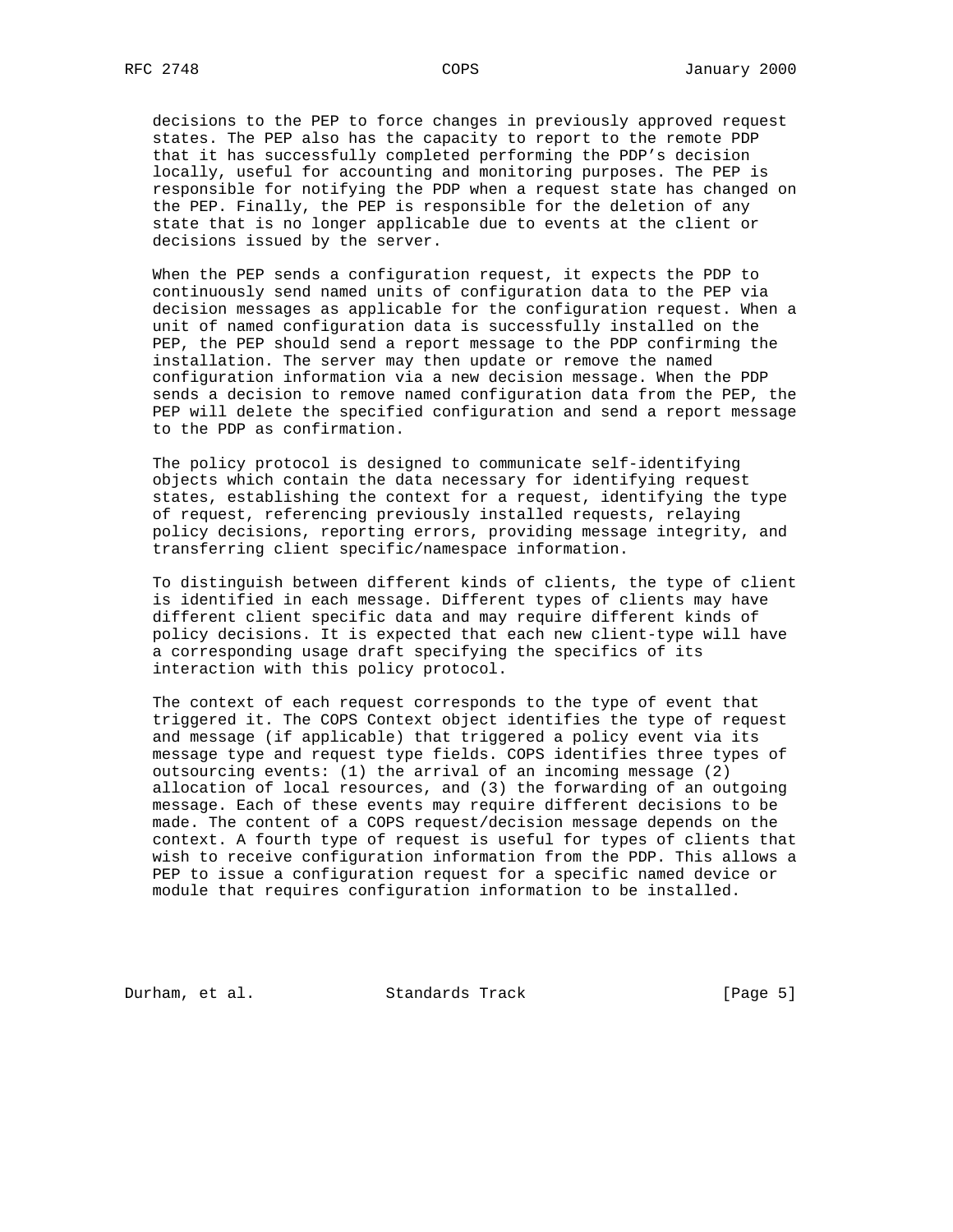The PEP may also have the capability to make a local policy decision via its Local Policy Decision Point (LPDP) [WRK], however, the PDP remains the authoritative decision point at all times. This means that the relevant local decision information must be relayed to the PDP. That is, the PDP must be granted access to all relevant information to make a final policy decision. To facilitate this functionality, the PEP must send its local decision information to the remote PDP via an LPDP decision object. The PEP must then abide by the PDP's decision as it is absolute.

 Finally, fault tolerance is a required capability for this protocol, particularly due to the fact it is associated with the security and service management of distributed network devices. Fault tolerance can be achieved by having both the PEP and remote PDP constantly verify their connection to each other via keep-alive messages. When a failure is detected, the PEP must try to reconnect to the remote PDP or attempt to connect to a backup/alternative PDP. While disconnected, the PEP should revert to making local decisions. Once a connection is reestablished, the PEP is expected to notify the PDP of any deleted state or new events that passed local admission control after the connection was lost. Additionally, the remote PDP may request that all the PEP's internal state be resynchronized (all previously installed requests are to be reissued). After failure and before the new connection is fully functional, disruption of service can be minimized if the PEP caches previously communicated decisions and continues to use them for some limited amount of time. Sections 2.3 and 2.5 detail COPS mechanisms for achieving reliability.

2. The Protocol

 This section describes the message formats and objects exchanged between the PEP and remote PDP.

2.1 Common Header

 Each COPS message consists of the COPS header followed by a number of typed objects.

0 1 2 3 +--------------+--------------+--------------+--------------+ |Version| Flags| Op Code | Client-type | +--------------+--------------+--------------+--------------+ Message Length +--------------+--------------+--------------+--------------+

Global note: //// implies field is reserved, set to 0.

Durham, et al. Standards Track [Page 6]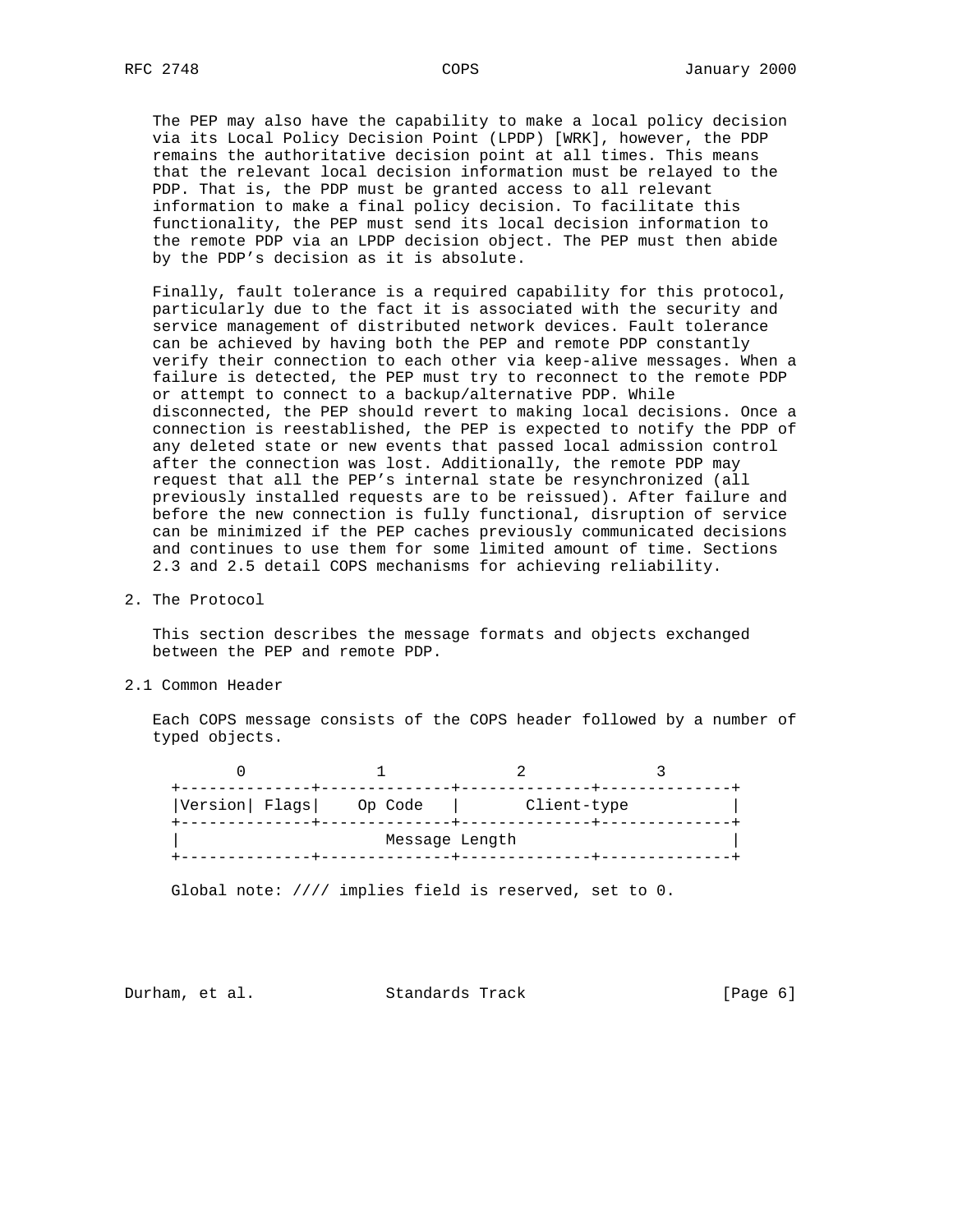| The fields in the header are:                              |       |
|------------------------------------------------------------|-------|
| Version: 4 bits                                            |       |
| COPS version number. Current version is 1.                 |       |
| Flags: 4 bits                                              |       |
| Defined flag values (all other flags MUST be set to $0$ ): |       |
| 0x1 Solicited Message Flag Bit                             |       |
| This flag is set when the message is solicited by          |       |
| another COPS message. This flag is NOT to be set           |       |
| (value=0) unless otherwise specified in section 3.         |       |
|                                                            |       |
| Op Code: 8 bits                                            |       |
| The COPS operations:                                       |       |
| $1 =$ Request                                              | (REO) |
| $2 =$ Decision                                             | (DEC) |
| $3$ = Report State                                         | (RPT) |
| 4 = Delete Request State                                   | (DRO) |
| 5 = Synchronize State Req                                  | (SSQ) |
| $6 =$ Client-Open                                          | (OPN) |
| 7 = Client-Accept                                          | (CAT) |
| 8 = Client-Close                                           | (CC)  |
| $9$ = Keep-Alive                                           | (KA)  |
| 10= Synchronize Complete                                   | (SSC) |
|                                                            |       |

Client-type: 16 bits

 The Client-type identifies the policy client. Interpretation of all encapsulated objects is relative to the client-type. Client types that set the most significant bit in the client-type field are enterprise specific (these are client-types 0x8000 - 0xFFFF). (See the specific client usage documents for particular client-type IDs). For KA Messages, the client-type in the header MUST always be set to 0 as the KA is used for connection verification (not per client session verification).

 Message Length: 32 bits Size of message in octets, which includes the standard COPS header and all encapsulated objects. Messages MUST be aligned on 4 octet intervals.

Durham, et al. Standards Track [Page 7]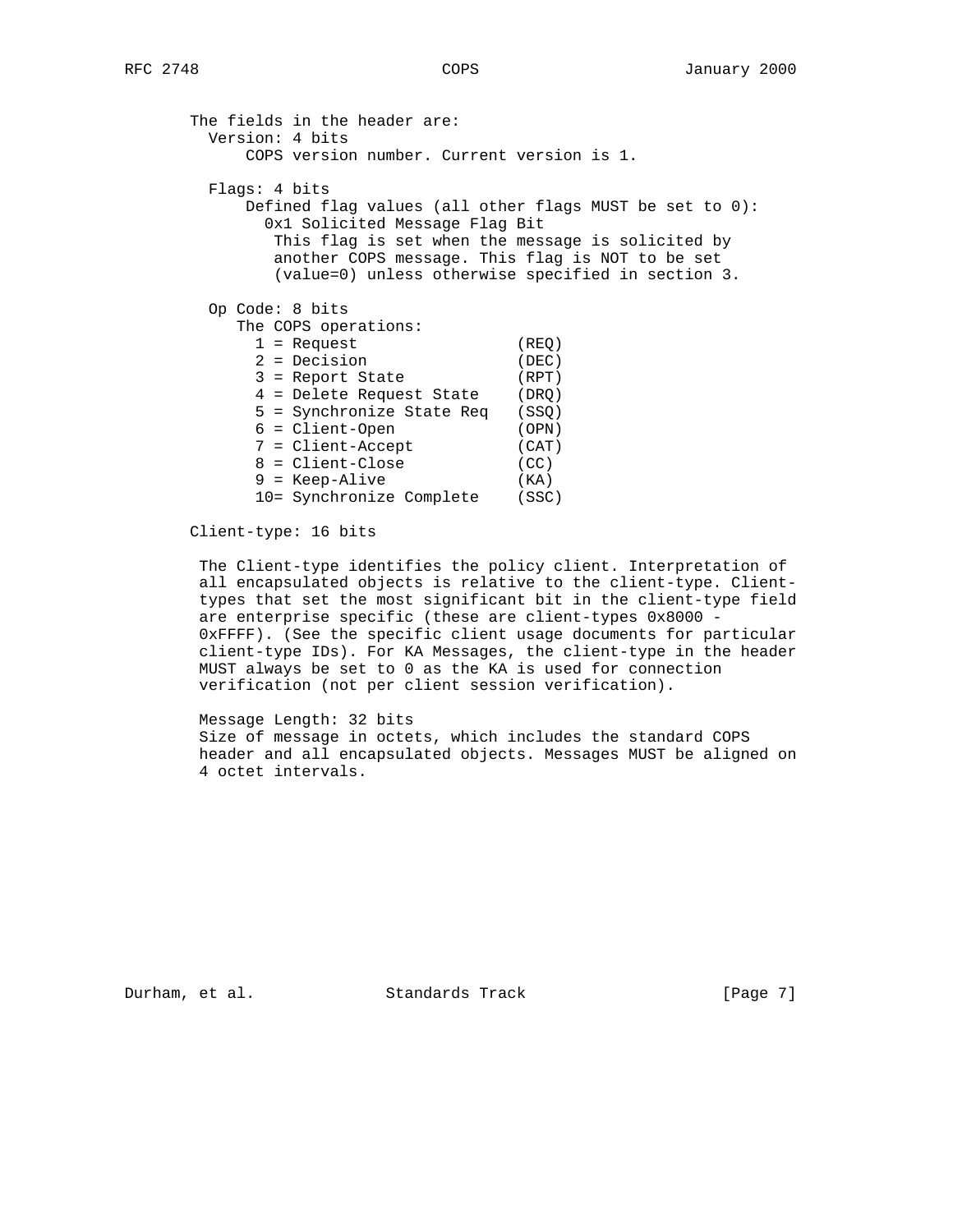# 2.2 COPS Specific Object Formats

 All the objects follow the same object format; each object consists of one or more 32-bit words with a four-octet header, using the following format:

| Length (octets) | $C-Num$           | $C-Type$ |
|-----------------|-------------------|----------|
|                 | (Object contents) |          |

 The length is a two-octet value that describes the number of octets (including the header) that compose the object. If the length in octets does not fall on a 32-bit word boundary, padding MUST be added to the end of the object so that it is aligned to the next 32-bit boundary before the object can be sent on the wire. On the receiving side, a subsequent object boundary can be found by simply rounding up the previous stated object length to the next 32-bit boundary.

 Typically, C-Num identifies the class of information contained in the object, and the C-Type identifies the subtype or version of the information contained in the object.

 C-num: 8 bits 1 = Handle 2 = Context 3 = In Interface 4 = Out Interface 5 = Reason code 6 = Decision 7 = LPDP Decision 8 = Error 9 = Client Specific Info 10 = Keep-Alive Timer 11 = PEP Identification 12 = Report Type 13 = PDP Redirect Address 14 = Last PDP Address 15 = Accounting Timer 16 = Message Integrity C-type: 8 bits

Values defined per C-num.

Durham, et al. Standards Track [Page 8]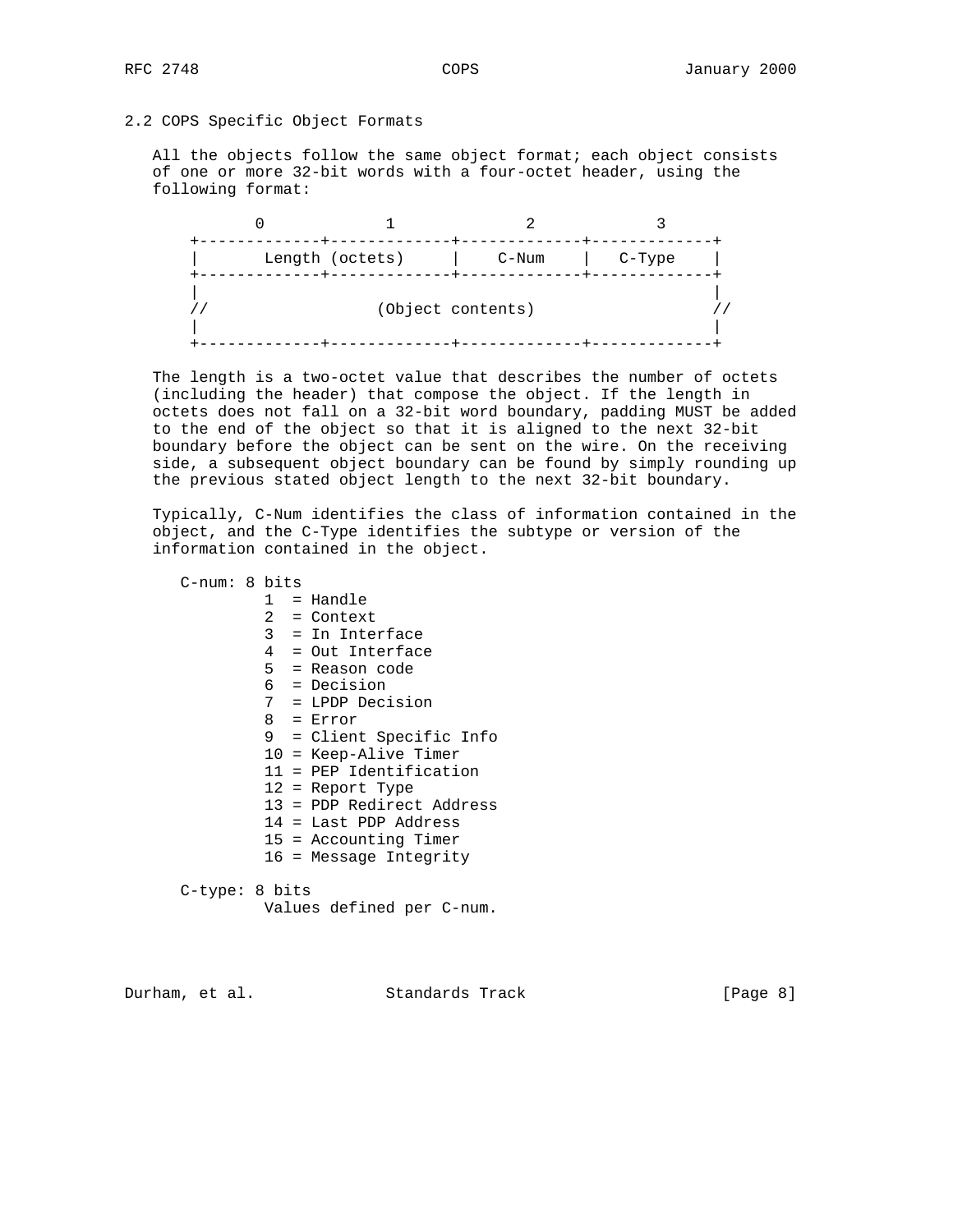## 2.2.1 Handle Object (Handle)

 The Handle Object encapsulates a unique value that identifies an installed state. This identification is used by most COPS operations. A state corresponding to a handle MUST be explicitly deleted when it is no longer applicable. See Section 2.4 for details.

 $C-Num = 1$ 

C-Type = 1, Client Handle.

 Variable-length field, no implied format other than it is unique from other client handles from the same PEP (a.k.a. COPS TCP connection) for a particular client-type. It is always initially chosen by the PEP and then deleted by the PEP when no longer applicable. The client handle is used to refer to a request state initiated by a particular PEP and installed at the PDP for a client-type. A PEP will specify a client handle in its Request messages, Report messages and Delete messages sent to the PDP. In all cases, the client handle is used to uniquely identify a particular PEP's request for a client-type.

 The client handle value is set by the PEP and is opaque to the PDP. The PDP simply performs a byte-wise comparison on the value in this object with respect to the handle object values of other currently installed requests.

2.2.2 Context Object (Context)

 Specifies the type of event(s) that triggered the query. Required for request messages. Admission control, resource allocation, and forwarding requests are all amenable to client-types that outsource their decision making facility to the PDP. For applicable client types a PEP can also make a request to receive named configuration information from the PDP. This named configuration data may be in a form useful for setting system attributes on a PEP, or it may be in the form of policy rules that are to be directly verified by the PEP.

 Multiple flags can be set for the same request. This is only allowed, however, if the set of client specific information in the combined request is identical to the client specific information that would be specified if individual requests were made for each specified flag.

 $C$ -num = 2,  $C$ -Type = 1

Durham, et al. Standards Track [Page 9]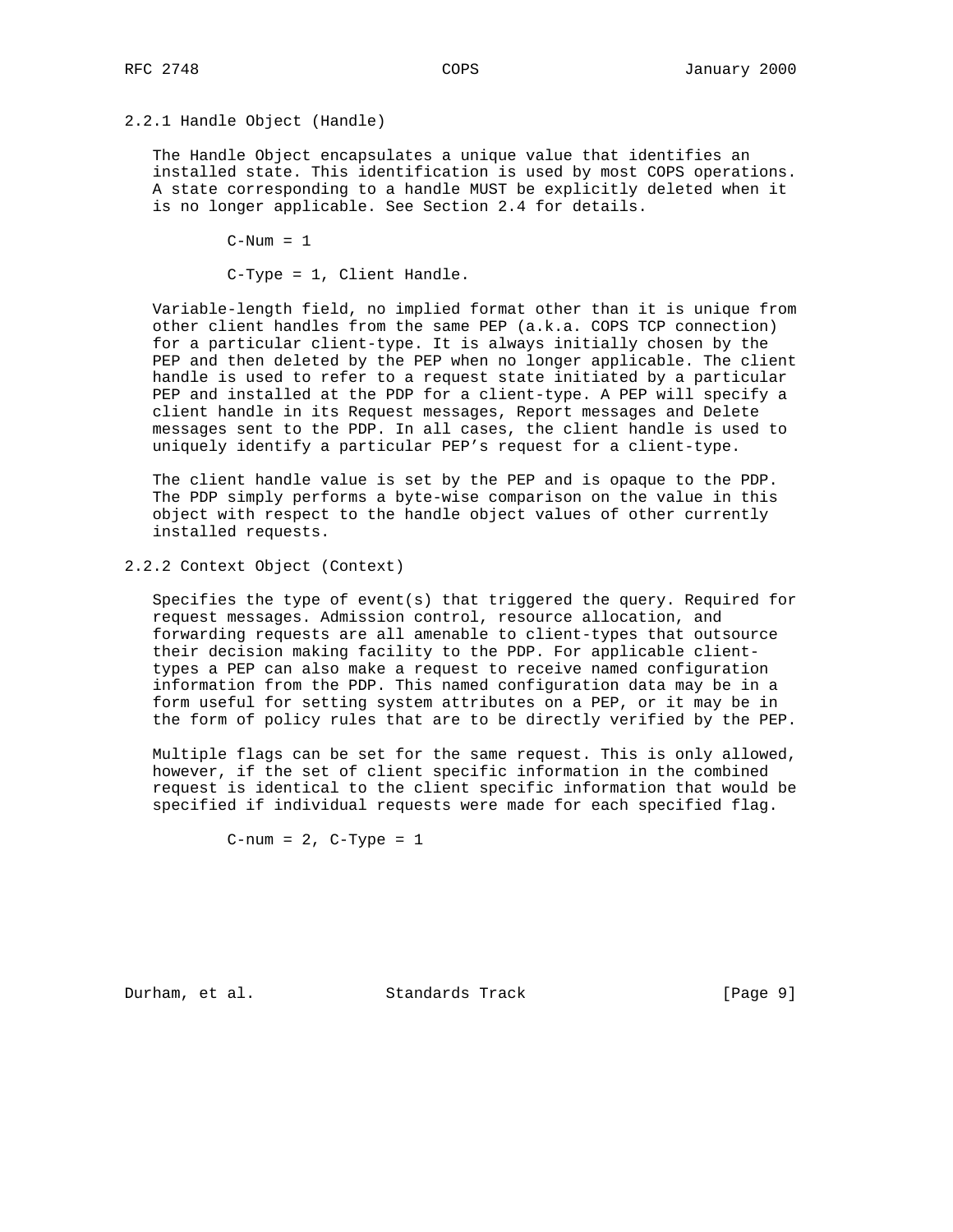|                       | $R-Type$                                                                                                    | M-Type |
|-----------------------|-------------------------------------------------------------------------------------------------------------|--------|
|                       | R-Type (Request Type Flag)<br>$0x01$ = Incoming-Message/Admission Control request                           |        |
|                       | $0x02$ = Resource-Allocation request<br>$0x04$ = Outgoing-Message request<br>$0x08 =$ Configuration request |        |
| M-Type (Message Type) |                                                                                                             |        |

Client Specific 16 bit values of protocol message types

2.2.3 In-Interface Object (IN-Int)

 The In-Interface Object is used to identify the incoming interface on which a particular request applies and the address where the received message originated. For flows or messages generated from the PEP's local host, the loop back address and ifindex are used.

 This Interface object is also used to identify the incoming (receiving) interface via its ifindex. The ifindex may be used to differentiate between sub-interfaces and unnumbered interfaces (see RSVP's LIH for an example). When SNMP is supported by the PEP, this ifindex integer MUST correspond to the same integer value for the interface in the SNMP MIB-II interface index table.

 Note: The ifindex specified in the In-Interface is typically relative to the flow of the underlying protocol messages. The ifindex is the interface on which the protocol message was received.

 $C-Num = 3$  C-Type = 1, IPv4 Address + Interface  $\begin{array}{ccccccccccccccccc}\n0 & & & & 1 & & & & 2 & & & 3\n\end{array}$  +--------------+--------------+--------------+--------------+ IPv4 Address format +--------------+--------------+--------------+--------------+ ifindex +--------------+--------------+--------------+--------------+

 For this type of the interface object, the IPv4 address specifies the IP address that the incoming message came from.

Durham, et al. Standards Track [Page 10]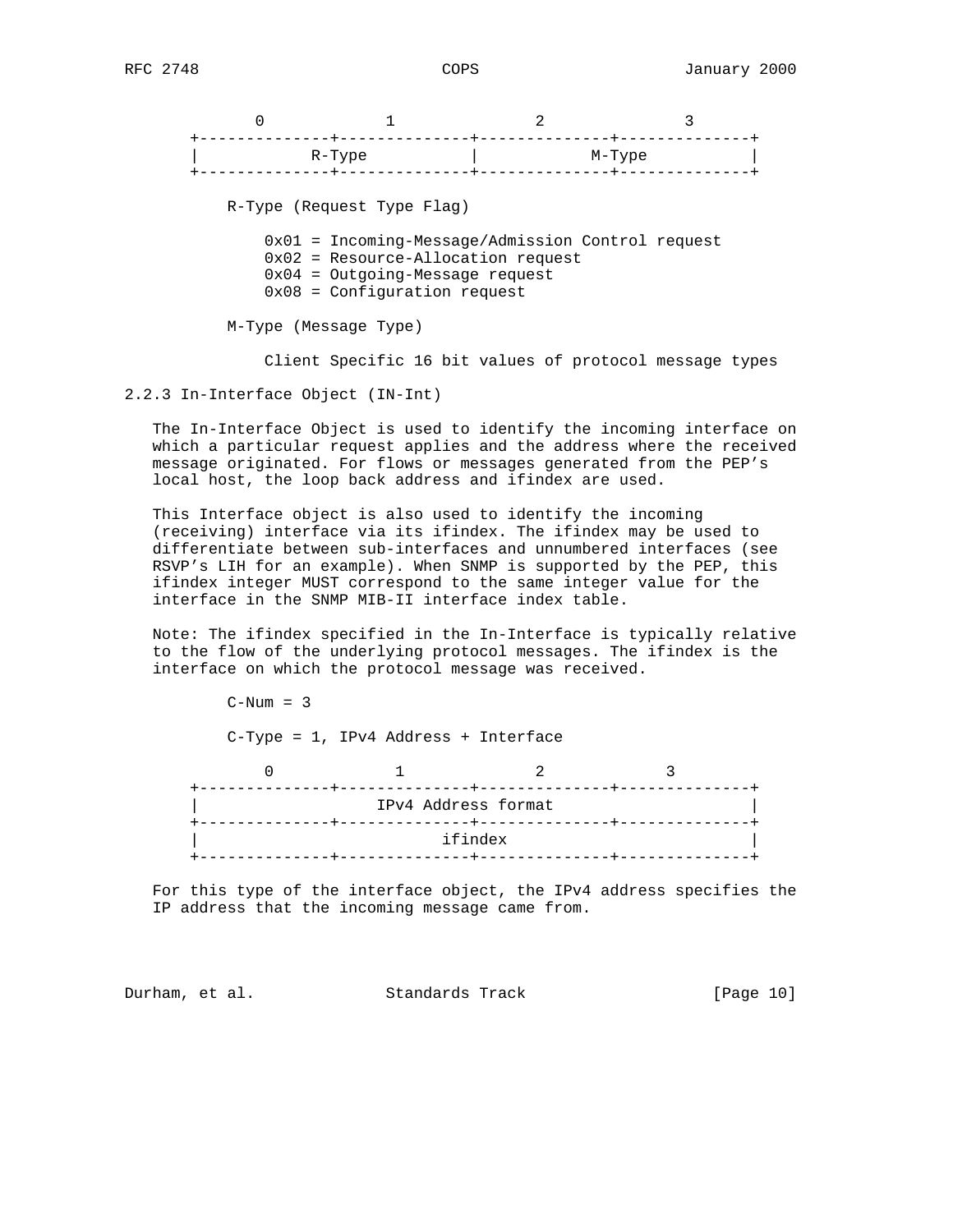C-Type = 2, IPv6 Address + Interface  $0$  1 2 3 +--------------+--------------+--------------+--------------+ | | + + | | + IPv6 Address format + | | + + | | +--------------+--------------+--------------+--------------+ ifindex +--------------+--------------+--------------+--------------+

 For this type of the interface object, the IPv6 address specifies the IP address that the incoming message came from. The ifindex is used to refer to the MIB-II defined local incoming interface on the PEP as described above.

2.2.4 Out-Interface Object (OUT-Int)

 The Out-Interface is used to identify the outgoing interface to which a specific request applies and the address for where the forwarded message is to be sent. For flows or messages destined to the PEP's local host, the loop back address and ifindex are used. The Out- Interface has the same formats as the In-Interface Object.

 This Interface object is also used to identify the outgoing (forwarding) interface via its ifindex. The ifindex may be used to differentiate between sub-interfaces and unnumbered interfaces (see RSVP's LIH for an example). When SNMP is supported by the PEP, this ifindex integer MUST correspond to the same integer value for the interface in the SNMP MIB-II interface index table.

 Note: The ifindex specified in the Out-Interface is typically relative to the flow of the underlying protocol messages. The ifindex is the one on which a protocol message is about to be forwarded.

 $C-Num = 4$ 

C-Type = 1, IPv4 Address + Interface

 Same C-Type format as the In-Interface object. The IPv4 address specifies the IP address to which the outgoing message is going. The ifindex is used to refer to the MIB-II defined local outgoing interface on the PEP.

Durham, et al. Standards Track [Page 11]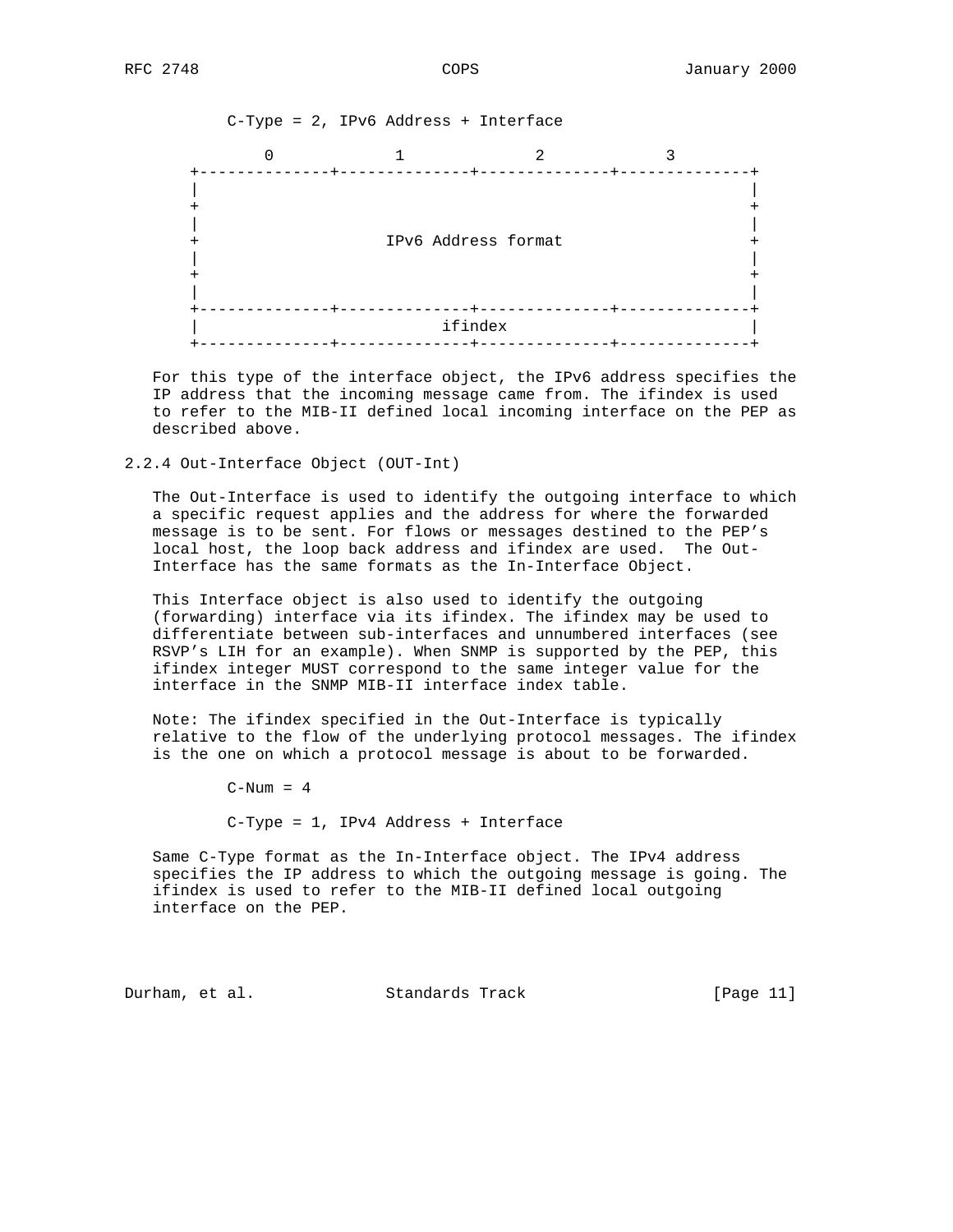C-Type = 2, IPv6 Address + Interface

 Same C-Type format as the In-Interface object. For this type of the interface object, the IPv6 address specifies the IP address to which the outgoing message is going. The ifindex is used to refer to the MIB-II defined local outgoing interface on the PEP.

# 2.2.5 Reason Object (Reason)

 This object specifies the reason why the request state was deleted. It appears in the delete request (DRQ) message. The Reason Sub-code field is reserved for more detailed client-specific reason codes defined in the corresponding documents.

 $C-Num = 5$ ,  $C-Type = 1$ 

| Reason-Code |  | Reason Sub-code |
|-------------|--|-----------------|
|             |  |                 |

Reason Code:

- 1 = Unspecified
- 2 = Management
- 3 = Preempted (Another request state takes precedence)
- 4 = Tear (Used to communicate a signaled state removal)
- 5 = Timeout (Local state has timed-out)
- 6 = Route Change (Change invalidates request state)
- 7 = Insufficient Resources (No local resource available)
- 8 = PDP's Directive (PDP decision caused the delete)
- 9 = Unsupported decision (PDP decision not supported)
- 10= Synchronize Handle Unknown
- 11= Transient Handle (stateless event)
- 12= Malformed Decision (could not recover)
- 13= Unknown COPS Object from PDP:
	- Sub-code (octet 2) contains unknown object's C-Num and (octet 3) contains unknown object's C-Type.

2.2.6 Decision Object (Decision)

 Decision made by the PDP. Appears in replies. The specific non mandatory decision objects required in a decision to a particular request depend on the type of client.

Durham, et al. Standards Track [Page 12]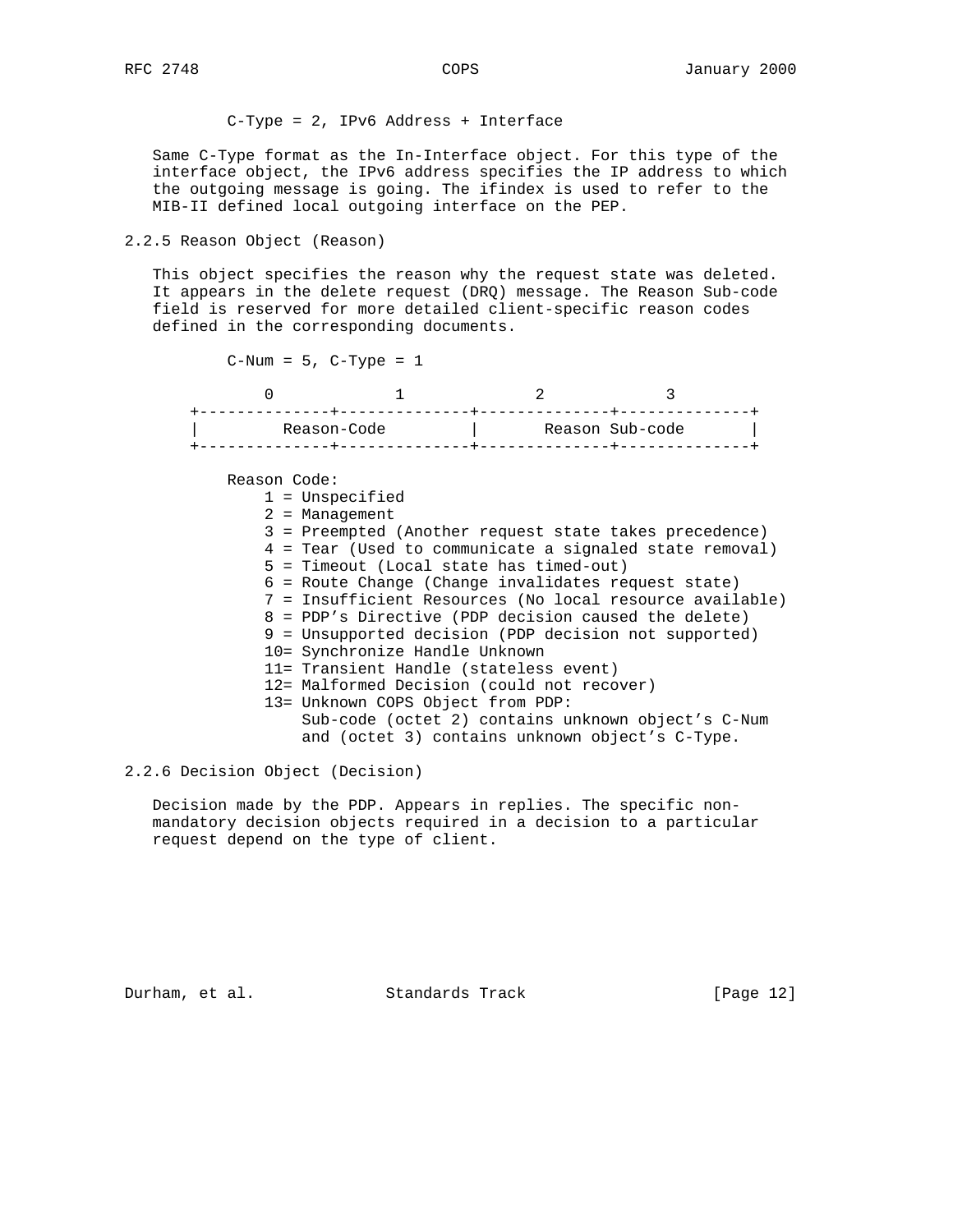$C-Num = 6$  C-Type = 1, Decision Flags (Mandatory) 0 1 2 3 +--------------+--------------+--------------+--------------+ |<br>| Command-Code | Flags | +--------------+--------------+--------------+--------------+ Commands: 0 = NULL Decision (No configuration data available) 1 = Install (Admit request/Install configuration) 2 = Remove (Remove request/Remove configuration) Flags: 0x01 = Trigger Error (Trigger error message if set) Note: Trigger Error is applicable to client-types that are capable of sending error notifications for signaled messages.

 Flag values not applicable to a given context's R-Type or client-type MUST be ignored by the PEP.

C-Type = 2, Stateless Data

 This type of decision object carries additional stateless information that can be applied by the PEP locally. It is a variable length object and its internal format SHOULD be specified in the relevant COPS extension document for the given client-type. This object is optional in Decision messages and is interpreted relative to a given context.

 It is expected that even outsourcing PEPs will be able to make some simple stateless policy decisions locally in their LPDP. As this set is well known and implemented ubiquitously, PDPs are aware of it as well (either universally, through configuration, or using the Client-Open message). The PDP may also include this information in its decision, and the PEP MUST apply it to the resource allocation event that generated the request.

C-Type = 3, Replacement Data

 This type of decision object carries replacement data that is to replace existing data in a signaled message. It is a variable length object and its internal format SHOULD be specified in the relevant COPS extension document for the given client-type. It is optional in Decision messages and is interpreted relative to a given context.

Durham, et al. Standards Track [Page 13]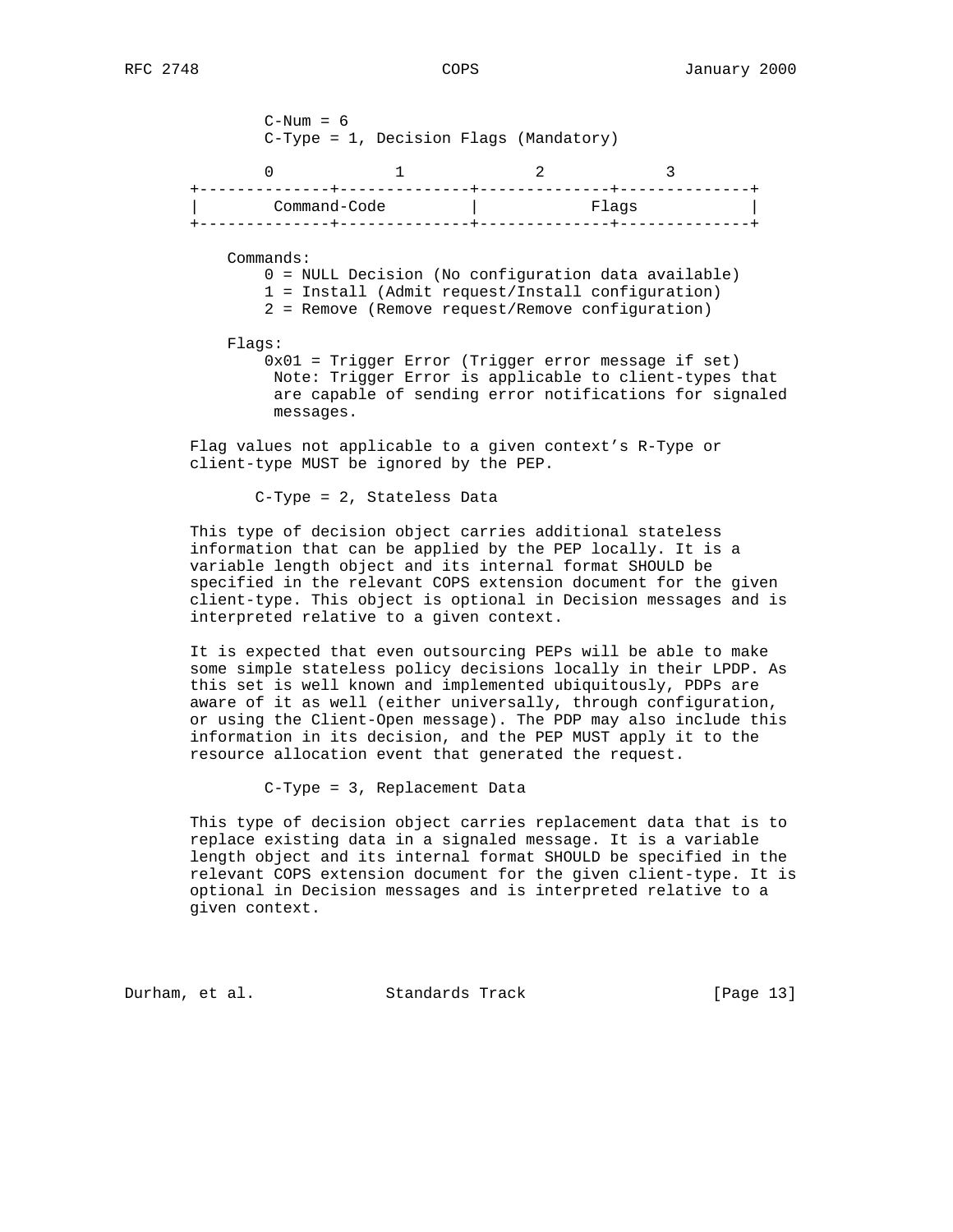C-Type = 4, Client Specific Decision Data

 Additional decision types can be introduced using the Client Specific Decision Data Object. It is a variable length object and its internal format SHOULD be specified in the relevant COPS extension document for the given client-type. It is optional in Decision messages and is interpreted relative to a given context.

C-Type = 5, Named Decision Data

 Named configuration information is encapsulated in this version of the decision object in response to configuration requests. It is a variable length object and its internal format SHOULD be specified in the relevant COPS extension document for the given client-type. It is optional in Decision messages and is interpreted relative to both a given context and decision flags.

2.2.7 LPDP Decision Object (LPDPDecision)

 Decision made by the PEP's local policy decision point (LPDP). May appear in requests. These objects correspond to and are formatted the same as the client specific decision objects defined above.

 $C-Num = 7$ 

C-Type = (same C-Type as for Decision objects)

2.2.8 Error Object (Error)

 This object is used to identify a particular COPS protocol error. The error sub-code field contains additional detailed client specific error codes. The appropriate Error Sub-codes for a particular client-type SHOULD be specified in the relevant COPS extensions document.

 $C-Num = 8$ ,  $C-Type = 1$ 

| Error-Code | Error Sub-code |
|------------|----------------|
|            |                |

Error-Code:

 1 = Bad handle 2 = Invalid handle reference 3 = Bad message format (Malformed Message) 4 = Unable to process (server gives up on query)

Durham, et al. Standards Track [Page 14]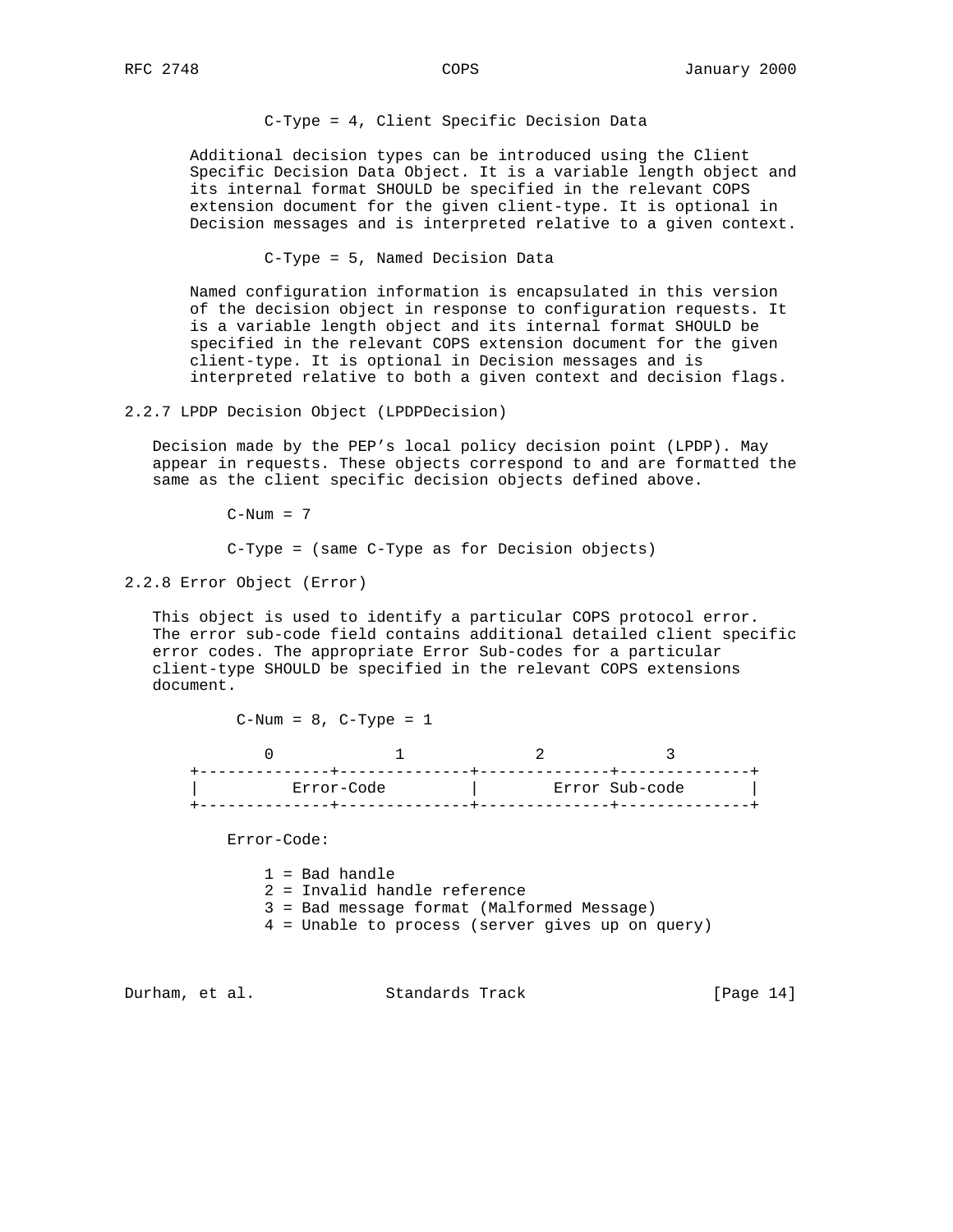| 5 = Mandatory client-specific info missing         |
|----------------------------------------------------|
| $6$ = Unsupported client-type                      |
| 7 = Mandatory COPS object missing                  |
| 8 = Client Failure                                 |
| 9 = Communication Failure                          |
| 10= Unspecified                                    |
| 11= Shutting down                                  |
| 12= Redirect to Preferred Server                   |
| 13= Unknown COPS Object:                           |
| Sub-code (octet 2) contains unknown object's C-Num |
| and (octet 3) contains unknown object's C-Type.    |
| 14= Authentication Failure                         |
| 15= Authentication Required                        |

2.2.9 Client Specific Information Object (ClientSI)

 The various types of this object are required for requests, and used in reports and opens when required. It contains client-type specific information.

 $C-Num = 9$ ,

C-Type = 1, Signaled ClientSI.

 Variable-length field. All objects/attributes specific to a client's signaling protocol or internal state are encapsulated within one or more signaled Client Specific Information Objects. The format of the data encapsulated in the ClientSI object is determined by the client-type.

C-Type = 2, Named ClientSI.

 Variable-length field. Contains named configuration information useful for relaying specific information about the PEP, a request, or configured state to the PDP server.

2.2.10 Keep-Alive Timer Object (KATimer)

 Times are encoded as 2 octet integer values and are in units of seconds. The timer value is treated as a delta.

> $C-Num = 10$ , C-Type = 1, Keep-alive timer value

Durham, et al. Standards Track [Page 15]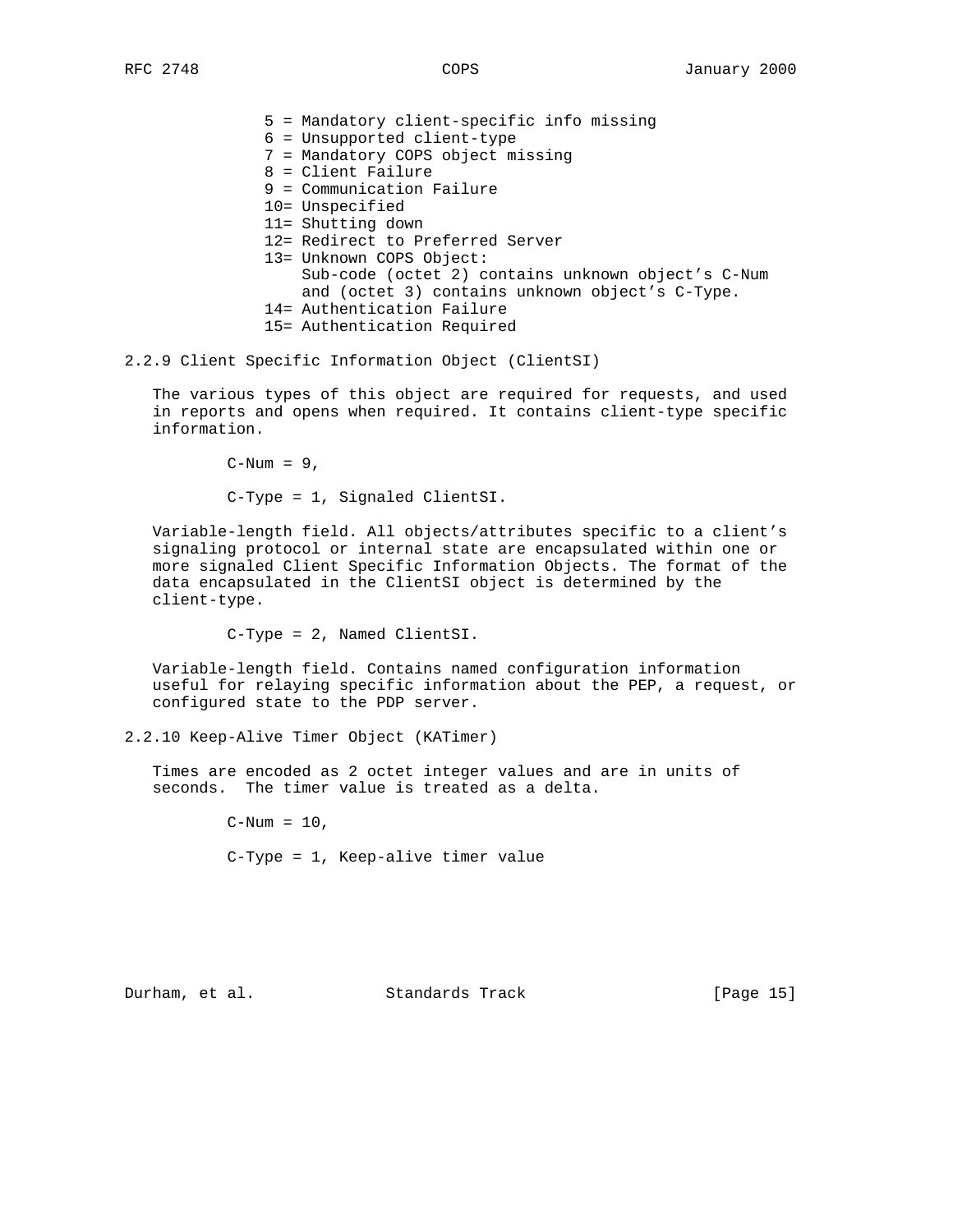Timer object used to specify the maximum time interval over which a COPS message MUST be sent or received. The range of finite timeouts is 1 to 65535 seconds represented as an unsigned two-octet integer. The value of zero implies infinity.

| ////////////// | KA Timer Value |  |
|----------------|----------------|--|
|                |                |  |

#### 2.2.11 PEP Identification Object (PEPID)

 The PEP Identification Object is used to identify the PEP client to the remote PDP. It is required for Client-Open messages.

 $C-Num = 11$ ,  $C-Type = 1$ 

 Variable-length field. It is a NULL terminated ASCII string that is also zero padded to a 32-bit word boundary (so the object length is a multiple of 4 octets). The PEPID MUST contain an ASCII string that uniquely identifies the PEP within the policy domain in a manner that is persistent across PEP reboots. For example, it may be the PEP's statically assigned IP address or DNS name. This identifier may safely be used by a PDP as a handle for identifying the PEP in its policy rules.

2.2.12 Report-Type Object (Report-Type)

The Type of Report on the request state associated with a handle:

 $C-Num = 12$ ,  $C-Type = 1$ 

| Report-Type |  | ///////////// |  |
|-------------|--|---------------|--|
|             |  |               |  |

 Report-Type: 1 = Success : Decision was successful at the PEP 2 = Failure : Decision could not be completed by PEP 3 = Accounting: Accounting update for an installed state

#### 2.2.13 PDP Redirect Address (PDPRedirAddr)

 A PDP when closing a PEP session for a particular client-type may optionally use this object to redirect the PEP to the specified PDP server address and TCP port number:

Durham, et al. Standards Track [Page 16]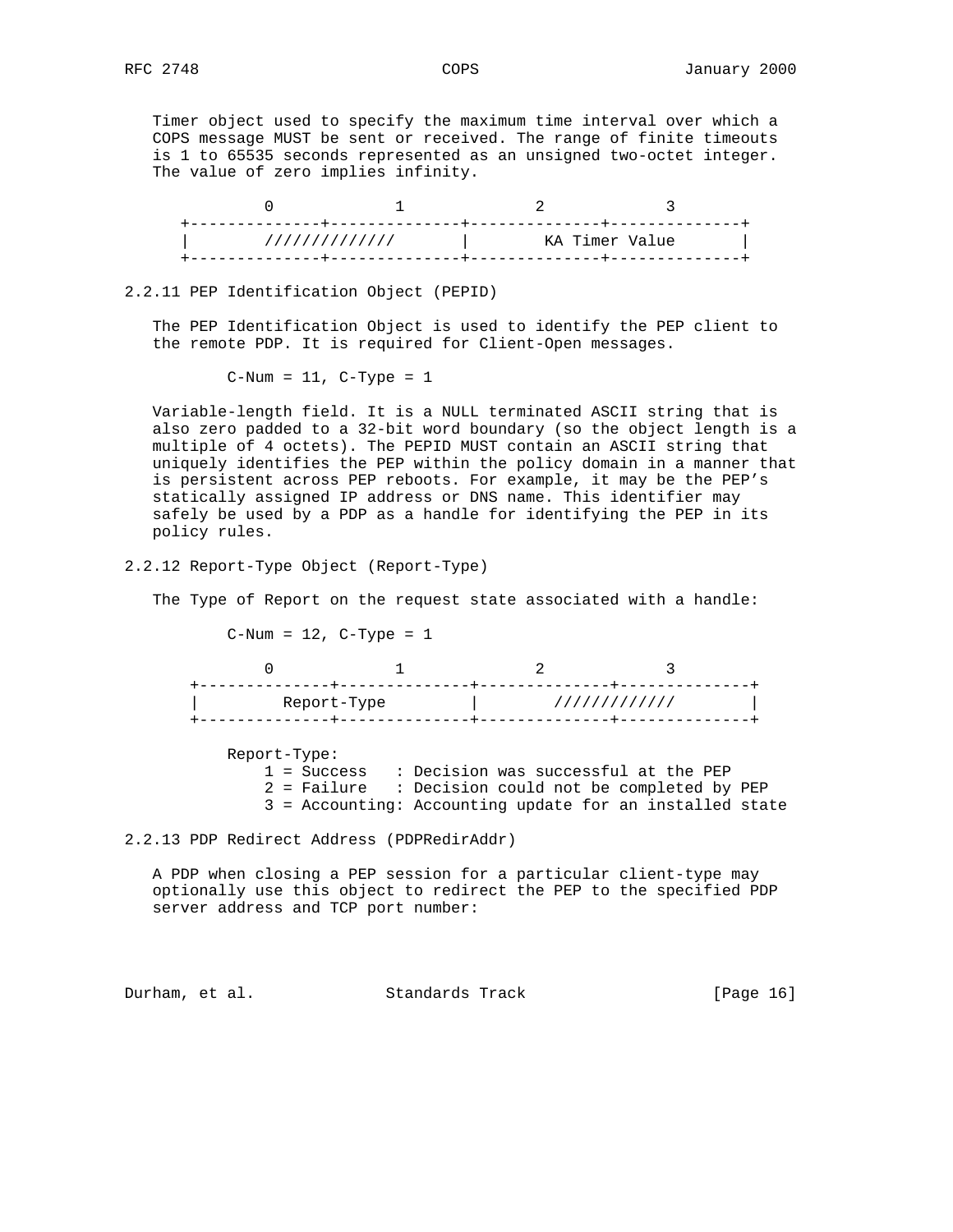```
C-Num = 13,
 C-Type = 1, IPv4 Address + TCP Port
0 1 2 3
    +--------------+--------------+--------------+--------------+
     IPv4 Address format
    +--------------+--------------+--------------+--------------+
    | ///////////////////////// | TCP Port Number |
     +-----------------------------+-----------------------------+
 C-Type = 2, IPv6 Address + TCP Port
0 1 2 3
       +--------------+--------------+--------------+--------------+
 | |
 + +
 | |
    + IPv6 Address format +
 | |
 + +
 | |
        +--------------+--------------+--------------+--------------+
    | ///////////////////////// | TCP Port Number |
      +-----------------------------+-----------------------------+
```
#### 2.2.14 Last PDP Address (LastPDPAddr)

 When a PEP sends a Client-Open message for a particular client-type the PEP SHOULD specify the last PDP it has successfully opened (meaning it received a Client-Accept) since the PEP last rebooted. If no PDP was used since the last reboot, the PEP will simply not include this object in the Client-Open message.

 $C-Num = 14$ ,

C-Type = 1, IPv4 Address (Same format as PDPRedirAddr)

C-Type = 2, IPv6 Address (Same format as PDPRedirAddr)

2.2.15 Accounting Timer Object (AcctTimer)

 Times are encoded as 2 octet integer values and are in units of seconds. The timer value is treated as a delta.

 $C-Num = 15$ ,

C-Type = 1, Accounting timer value

Durham, et al. Standards Track [Page 17]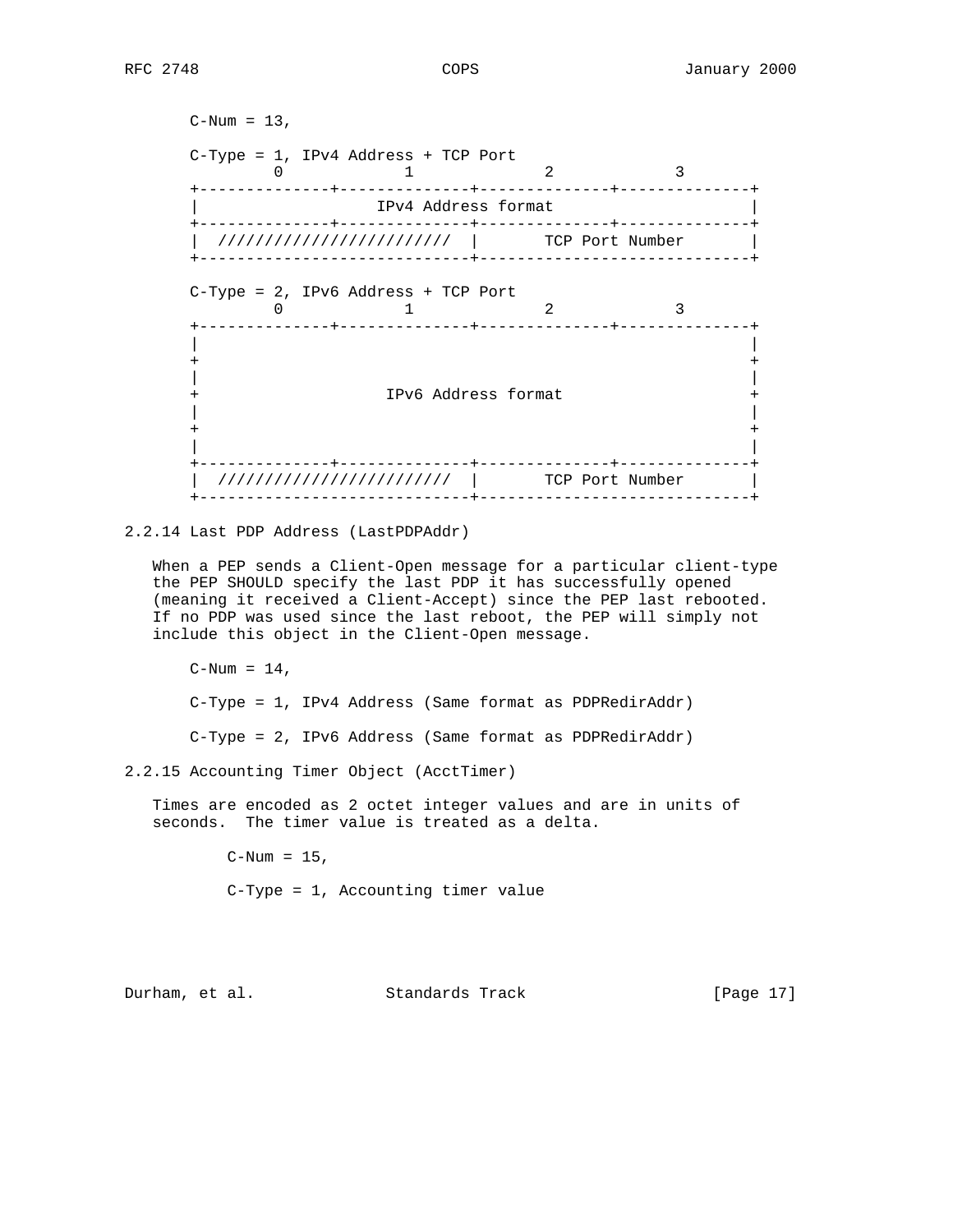Optional timer value used to determine the minimum interval between periodic accounting type reports. It is used by the PDP to describe to the PEP an acceptable interval between unsolicited accounting updates via Report messages where applicable. It provides a method for the PDP to control the amount of accounting traffic seen by the network. The range of finite time values is 1 to 65535 seconds represented as an unsigned two-octet integer. A value of zero means there SHOULD be no unsolicited accounting updates.

| ACCT Timer Value<br>//////////////<br>$\mathcal{A}$ and $\mathcal{A}$ |  |  |
|-----------------------------------------------------------------------|--|--|
|                                                                       |  |  |

## 2.2.16 Message Integrity Object (Integrity)

 The integrity object includes a sequence number and a message digest useful for authenticating and validating the integrity of a COPS message. When used, integrity is provided at the end of a COPS message as the last COPS object. The digest is then computed over all of a particular COPS message up to but not including the digest value itself. The sender of a COPS message will compute and fill in the digest portion of the Integrity object. The receiver of a COPS message will then compute a digest over the received message and verify it matches the digest in the received Integrity object.

 $C-Num = 16$ ,

C-Type = 1, HMAC digest

 The HMAC integrity object employs HMAC (Keyed-Hashing for Message Authentication) [HMAC] to calculate the message digest based on a key shared between the PEP and its PDP.

 This Integrity object specifies a 32-bit Key ID used to identify a specific key shared between a particular PEP and its PDP and the cryptographic algorithm to be used. The Key ID allows for multiple simultaneous keys to exist on the PEP with corresponding keys on the PDP for the given PEPID. The key identified by the Key ID was used to compute the message digest in the Integrity object. All implementations, at a minimum, MUST support HMAC-MD5-96, which is HMAC employing the MD5 Message-Digest Algorithm [MD5] truncated to 96-bits to calculate the message digest.

 This object also includes a sequence number that is a 32-bit unsigned integer used to avoid replay attacks. The sequence number is initiated during an initial Client-Open Client-Accept message exchange and is then incremented by one each time a new message is

Durham, et al. Standards Track [Page 18]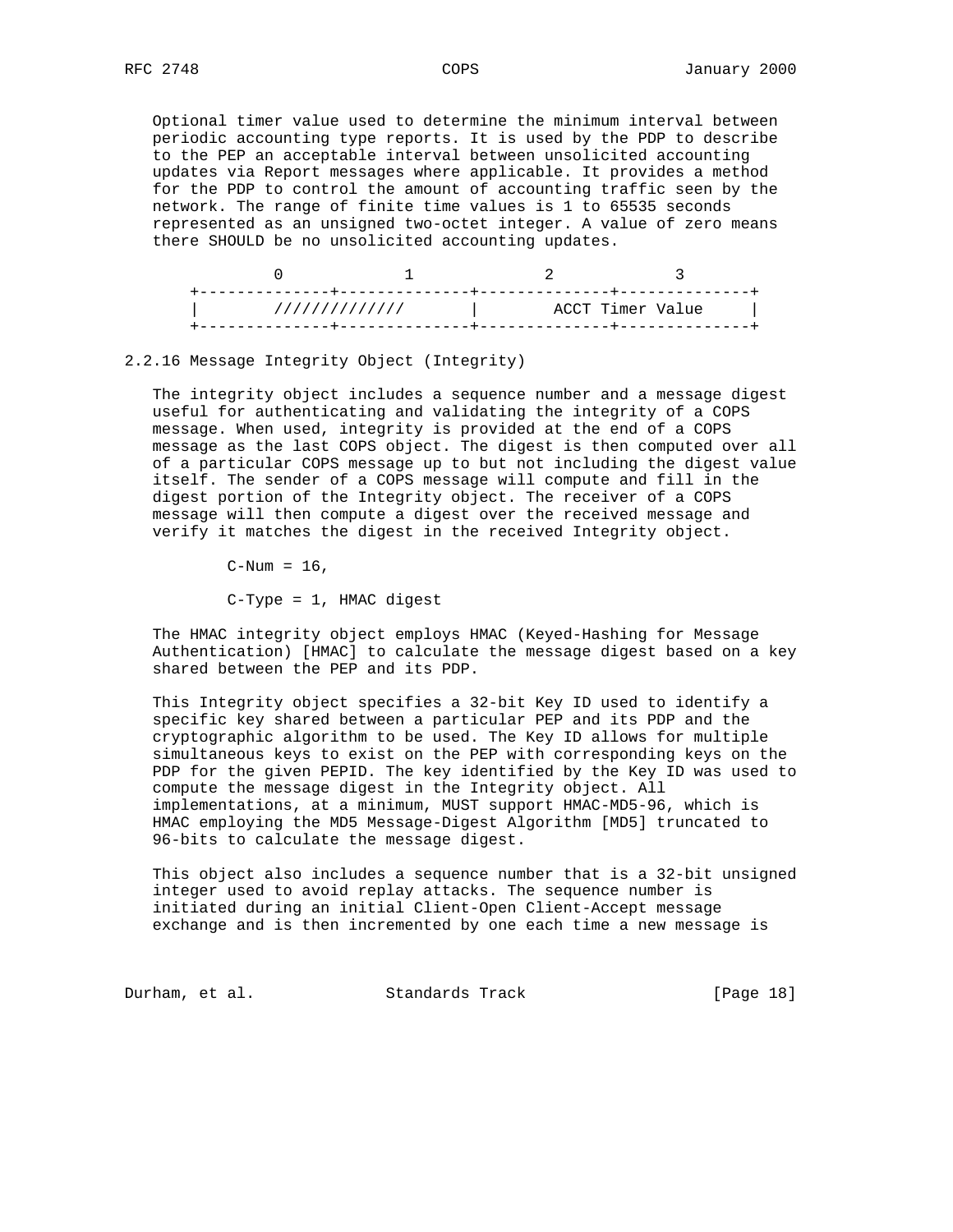sent over the TCP connection in the same direction. If the sequence number reaches the value of 0xFFFFFFFF, the next increment will simply rollover to a value of zero.

 The variable length digest is calculated over a COPS message starting with the COPS Header up to the Integrity Object (which MUST be the last object in a COPS message) INCLUDING the Integrity object's header, Key ID, and Sequence Number. The Keyed Message Digest field is not included as part of the digest calculation. In the case of HMAC-MD5-96, HMAC-MD5 will produce a 128-bit digest that is then to be truncated to 96-bits before being stored in or verified against the Keyed Message Digest field as specified in [HMAC]. The Keyed Message Digest MUST be 96-bits when HMAC-MD5-96 is used.



#### 2.3 Communication

 The COPS protocol uses a single persistent TCP connection between the PEP and a remote PDP. One PDP implementation per server MUST listen on a well-known TCP port number (COPS=3288 [IANA]). The PEP is responsible for initiating the TCP connection to a PDP. The location of the remote PDP can either be configured, or obtained via a service location mechanism [SRVLOC]. Service discovery is outside the scope of this protocol, however.

 If a single PEP can support multiple client-types, it may send multiple Client-Open messages, each specifying a particular client type to a PDP over one or more TCP connections. Likewise, a PDP residing at a given address and port number may support one or more client-types. Given the client-types it supports, a PDP has the ability to either accept or reject each client-type independently. If a client-type is rejected, the PDP can redirect the PEP to an alternative PDP address and TCP port for a given client-type via COPS. Different TCP port numbers can be used to redirect the PEP to another PDP implementation running on the same server. Additional provisions for supporting multiple client-types (perhaps from

Durham, et al. Standards Track [Page 19]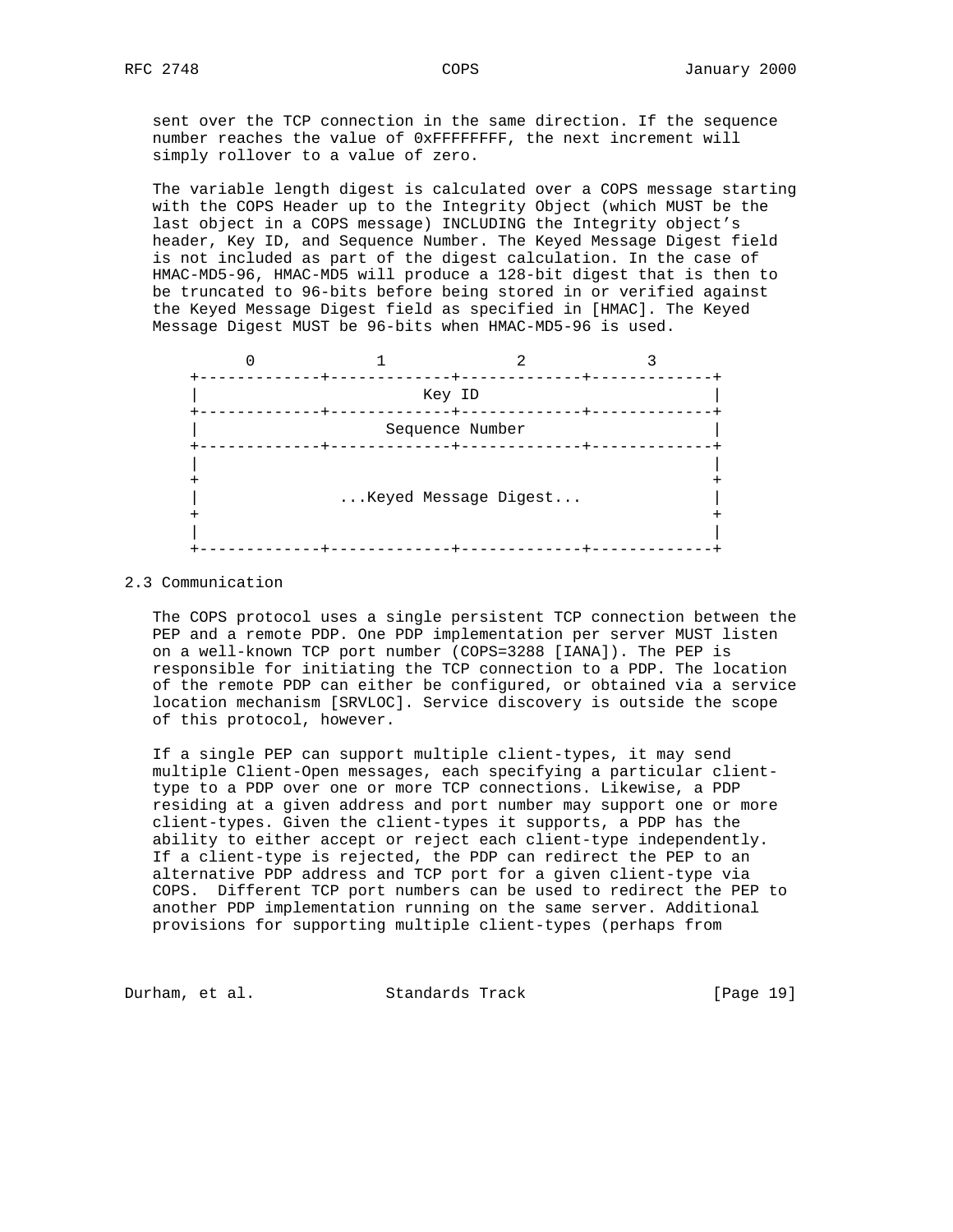independent PDP vendors) on a single remote PDP server are not provided by the COPS protocol, but, rather, are left to the software architecture of the given server platform.

 It is possible a single PEP may have open connections to multiple PDPs. This is the case when there are physically different PDPs supporting different client-types as shown in figure 2.



Figure 2: Multiple PDPs illustration.

 When a TCP connection is torn down or is lost, the PDP is expected to eventually clean up any outstanding request state related to request/decision exchanges with the PEP. When the PEP detects a lost connection due to a timeout condition it SHOULD explicitly send a Client-Close message for each opened client-type containing an <Error> object indicating the "Communication Failure" Error-Code. Additionally, the PEP SHOULD continuously attempt to contact the primary PDP or, if unsuccessful, any known backup PDPs. Specifically the PEP SHOULD keep trying all relevant PDPs with which it has been configured until it can establish a connection. If a PEP is in communication with a backup PDP and the primary PDP becomes available, the backup PDP is responsible for redirecting the PEP back to the primary PDP (via a <Client-Close> message containing a <PDPRedirAddr> object identifying the primary PDP to use for each affected client-type). Section 2.5 details synchronization behavior between PEPs and PDPs.

Durham, et al. Standards Track [Page 20]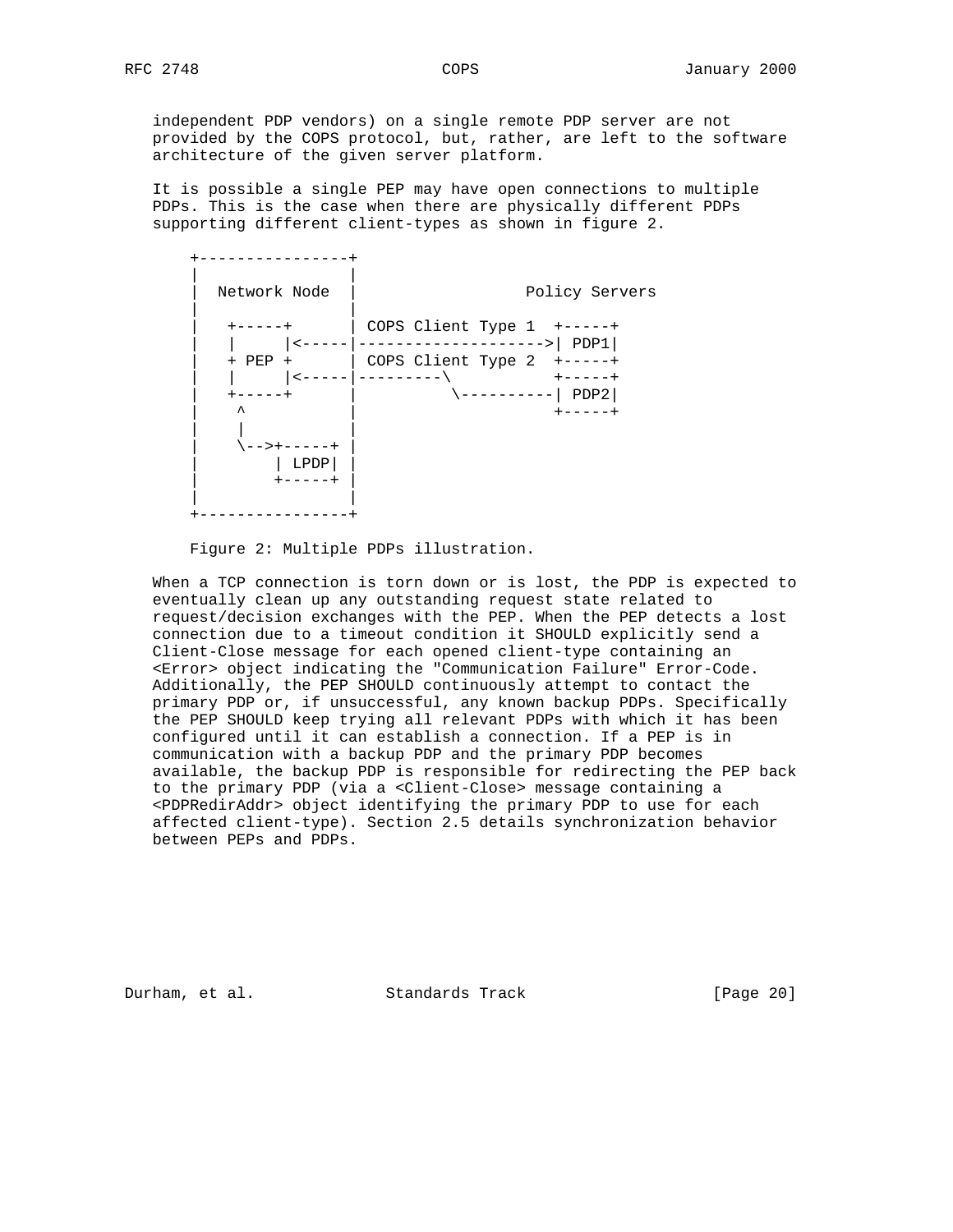### 2.4 Client Handle Usage

 The client handle is used to identify a unique request state for a single PEP per client-type. Client handles are chosen by the PEP and are opaque to the PDP. The PDP simply uses the request handle to uniquely identify the request state for a particular Client-Type over a particular TCP connection and generically tie its decisions to a corresponding request. Client handles are initiated in request messages and are then used by subsequent request, decision, and report messages to reference the same request state. When the PEP is ready to remove a local request state, it will issue a delete message to the PDP for the corresponding client handle. A handle MUST be explicitly deleted by the PEP before it can be used by the PEP to identify a new request state. Handles referring to different request states MUST be unique within the context of a particular TCP connection and client-type.

## 2.5 Synchronization Behavior

 When disconnected from a PDP, the PEP SHOULD revert to making local decisions. Once a connection is reestablished, the PEP is expected to notify the PDP of any events that have passed local admission control. Additionally, the remote PDP may request that all the PEP's internal state be resynchronized (all previously installed requests are to be reissued) by sending a Synchronize State message.

 After a failure and before a new connection is fully functional, disruption of service can be minimized if the PEP caches previously communicated decisions and continues to use them for some appropriate length of time. Specific rules for such behavior are to be defined in the appropriate COPS client-type extension specifications.

 A PEP that caches state from a previous exchange with a disconnected PDP MUST communicate this fact to any PDP with which it is able to later reconnect. This is accomplished by including the address and TCP port of the last PDP for which the PEP is still caching state in the Client-Open message. The <LastPDPAddr> object will only be included for the last PDP with which the PEP was completely in sync. If the service interruption was temporary and the PDP still contains the complete state for the PEP, the PDP may choose not to synchronize all states. It is still the responsibility of the PEP to update the PDP of all state changes that occurred during the disruption of service including any states communicated to the previous PDP that had been deleted after the connection was lost. These MUST be explicitly deleted after a connection is reestablished. If the PDP issues a synchronize request the PEP MUST pass all current states to the PDP followed by a Synchronize State Complete message (thus

Durham, et al. Standards Track [Page 21]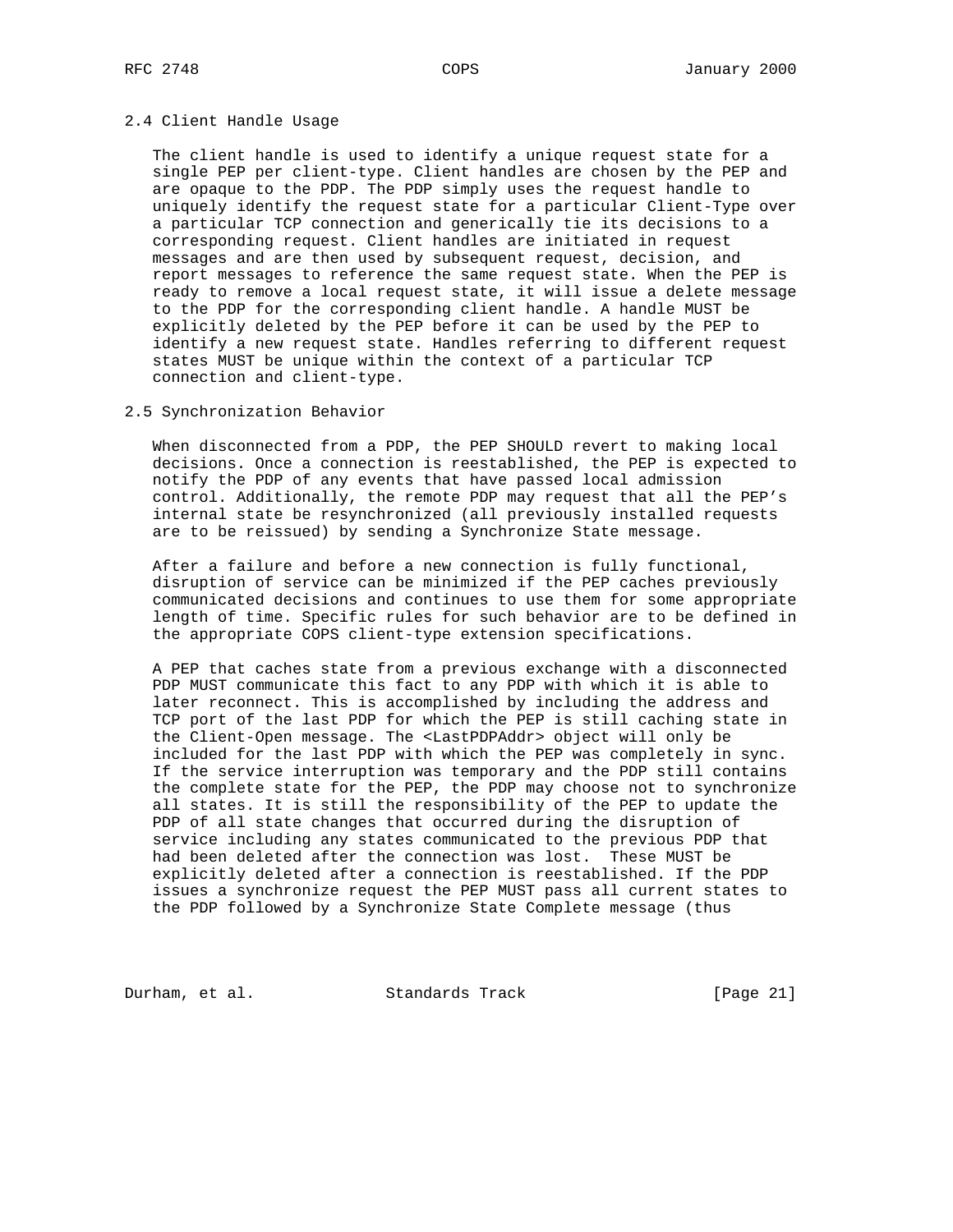completing the synchronization process). If the PEP crashes and loses all cached state for a client-type, it will simply not include a <LastPDPAddr> in its Client-Open message.

3. Message Content

 This section describes the basic messages exchanged between a PEP and a remote PDP as well as their contents. As a convention, object ordering is expected as shown in the BNF for each COPS message unless otherwise noted. The Integrity object, if included, MUST always be the last object in a message. If security is required and a message was received without a valid Integrity object, the receiver MUST send a Client-Close message for Client-Type=0 specifying the appropriate error code.

3.1 Request (REQ) PEP -> PDP

 The PEP establishes a request state client handle for which the remote PDP may maintain state. The remote PDP then uses this handle to refer to the exchanged information and decisions communicated over the TCP connection to a particular PEP for a given client-type.

 Once a stateful handle is established for a new request, any subsequent modifications of the request can be made using the REQ message specifying the previously installed handle. The PEP is responsible for notifying the PDP whenever its local state changes so the PDP's state will be able to accurately mirror the PEP's state.

Durham, et al. Standards Track [Page 22]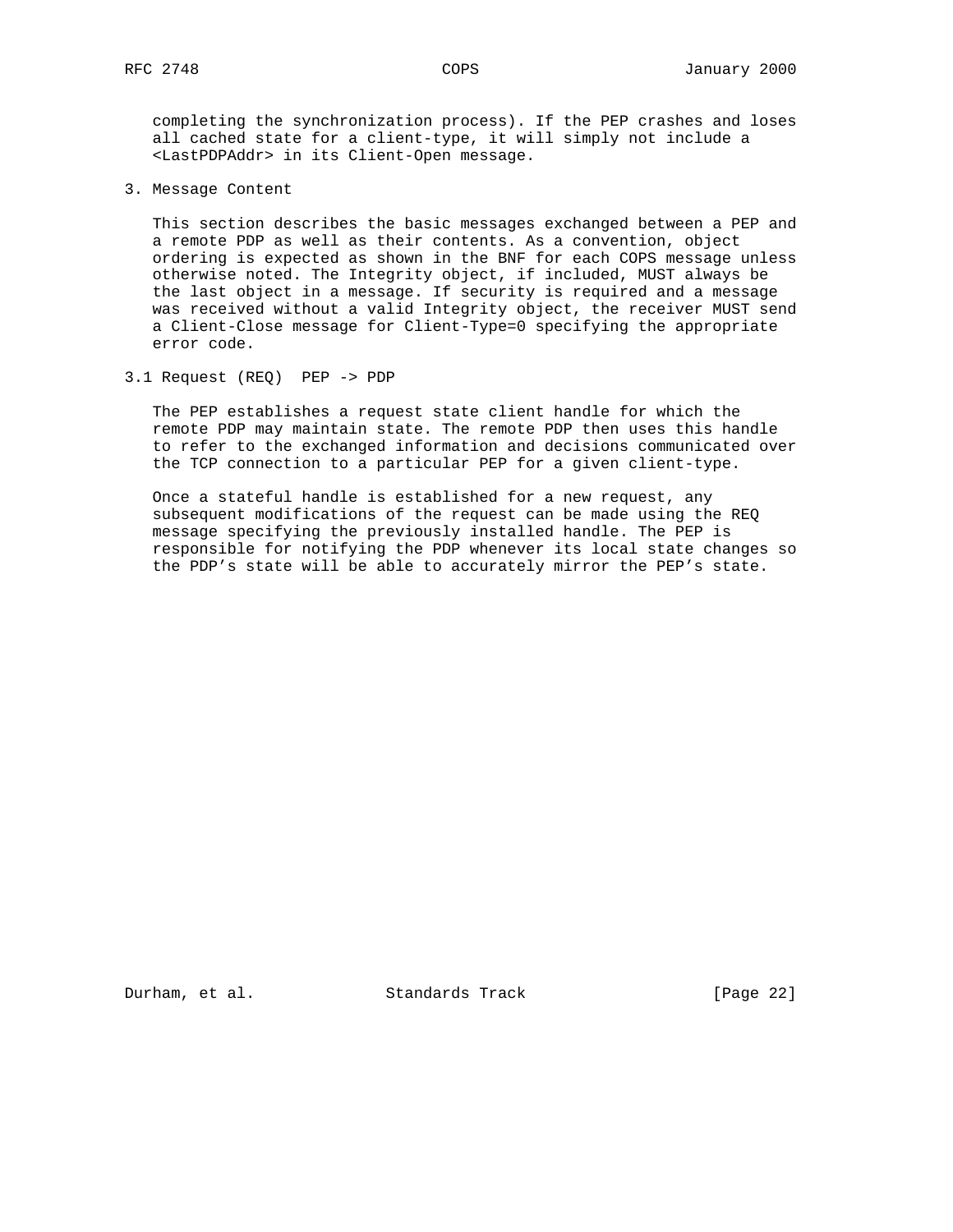The format of the Request message is as follows: <Request Message> ::= <Common Header> <Client Handle> <Context> [<IN-Int>] [<OUT-Int>] [<ClientSI(s)>] [<LPDPDecision(s)>] [<Integrity>] <ClientSI(s)> ::= <ClientSI> | <ClientSI(s)> <ClientSI> <LPDPDecision(s)> ::= <LPDPDecision> | <LPDPDecision(s)> <LPDPDecision> <LPDPDecision> ::= [<Context>] <LPDPDecision: Flags> [<LPDPDecision: Stateless Data>] [<LPDPDecision: Replacement Data>] [<LPDPDecision: ClientSI Data>] [<LPDPDecision: Named Data>]

 The context object is used to determine the context within which all the other objects are to be interpreted. It also is used to determine the kind of decision to be returned from the policy server. This decision might be related to admission control, resource allocation, object forwarding and substitution, or configuration.

 The interface objects are used to determine the corresponding interface on which a signaling protocol message was received or is about to be sent. They are typically used if the client is participating along the path of a signaling protocol or if the client is requesting configuration data for a particular interface.

 ClientSI, the client specific information object, holds the client type specific data for which a policy decision needs to be made. In the case of configuration, the Named ClientSI may include named information about the module, interface, or functionality to be configured. The ordering of multiple ClientSIs is not important.

 Finally, LPDPDecision object holds information regarding the local decision made by the LPDP.

 Malformed Request messages MUST result in the PDP specifying a Decision message with the appropriate error code.

Durham, et al. Standards Track [Page 23]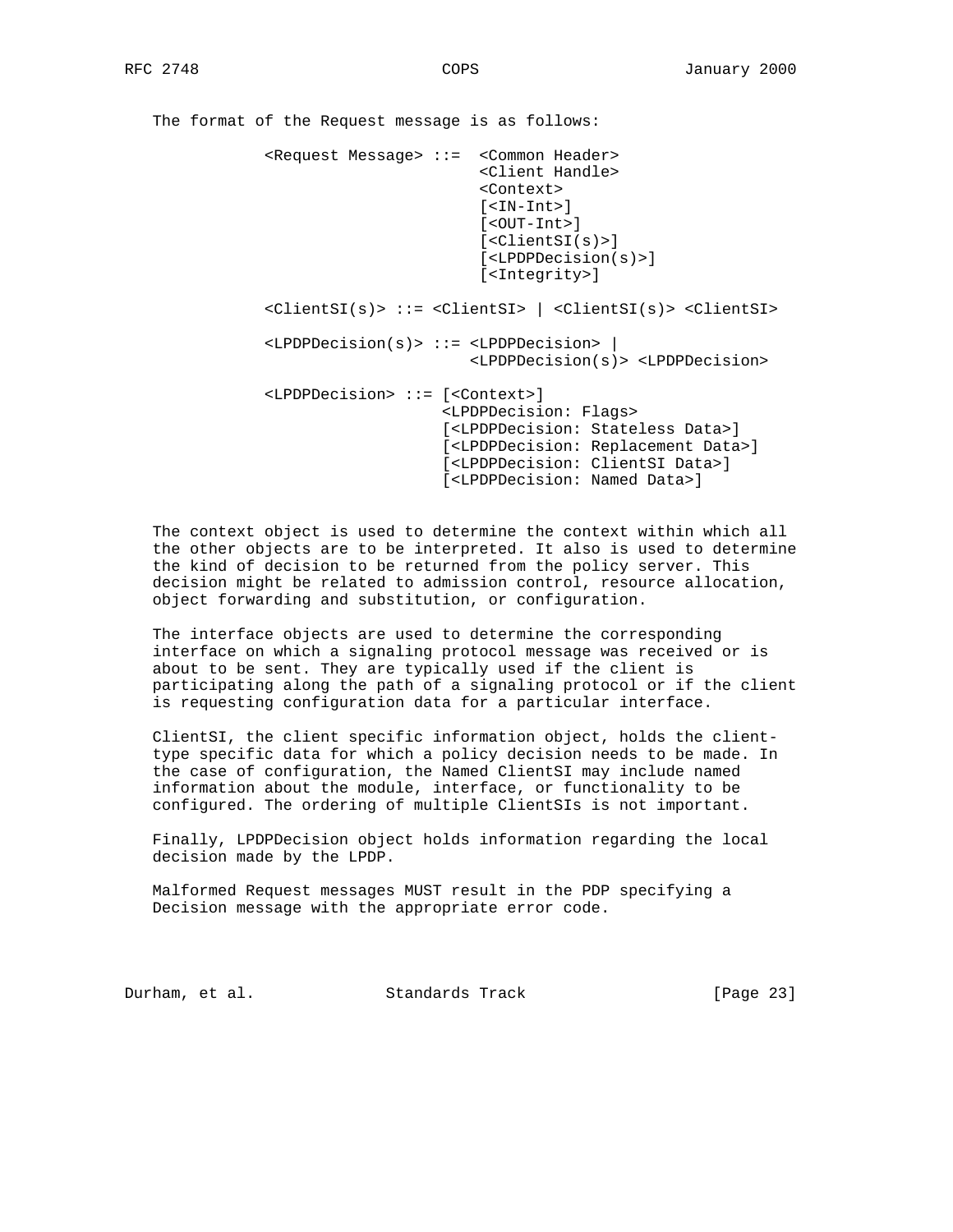# 3.2 Decision (DEC) PDP -> PEP

 The PDP responds to the REQ with a DEC message that includes the associated client handle and one or more decision objects grouped relative to a Context object and Decision Flags object type pair. If there was a protocol error an error object is returned instead.

 It is required that the first decision message for a new/updated request will have the solicited message flag set (value = 1) in the COPS header. This avoids the issue of keeping track of which updated request (that is, a request reissued for the same handle) a particular decision corresponds. It is important that, for a given handle, there be at most one outstanding solicited decision per request. This essentially means that the PEP SHOULD NOT issue more than one REQ (for a given handle) before it receives a corresponding DEC with the solicited message flag set. The PDP MUST always issue decisions for requests on a particular handle in the order they arrive and all requests MUST have a corresponding decision.

 To avoid deadlock, the PEP can always timeout after issuing a request that does not receive a decision. It MUST then delete the timed-out handle, and may try again using a new handle.

The format of the Decision message is as follows:

 <Decision Message> ::= <Common Header> <Client Handle> <Decision(s)> | <Error> [<Integrity>] <Decision(s)> ::= <Decision> | <Decision(s)> <Decision> <Decision> ::= <Context> <Decision: Flags> [<Decision: Stateless Data>] [<Decision: Replacement Data>] [<Decision: ClientSI Data>] [<Decision: Named Data>]

 The Decision message may include either an Error object or one or more context plus associated decision objects. COPS protocol problems are reported in the Error object (e.g. an error with the format of the original request including malformed request messages, unknown COPS objects in the Request, etc.). The applicable Decision object(s) depend on the context and the type of client. The only ordering requirement for decision objects is that the required Decision Flags object type MUST precede the other Decision object types per context binding.

Durham, et al. Standards Track [Page 24]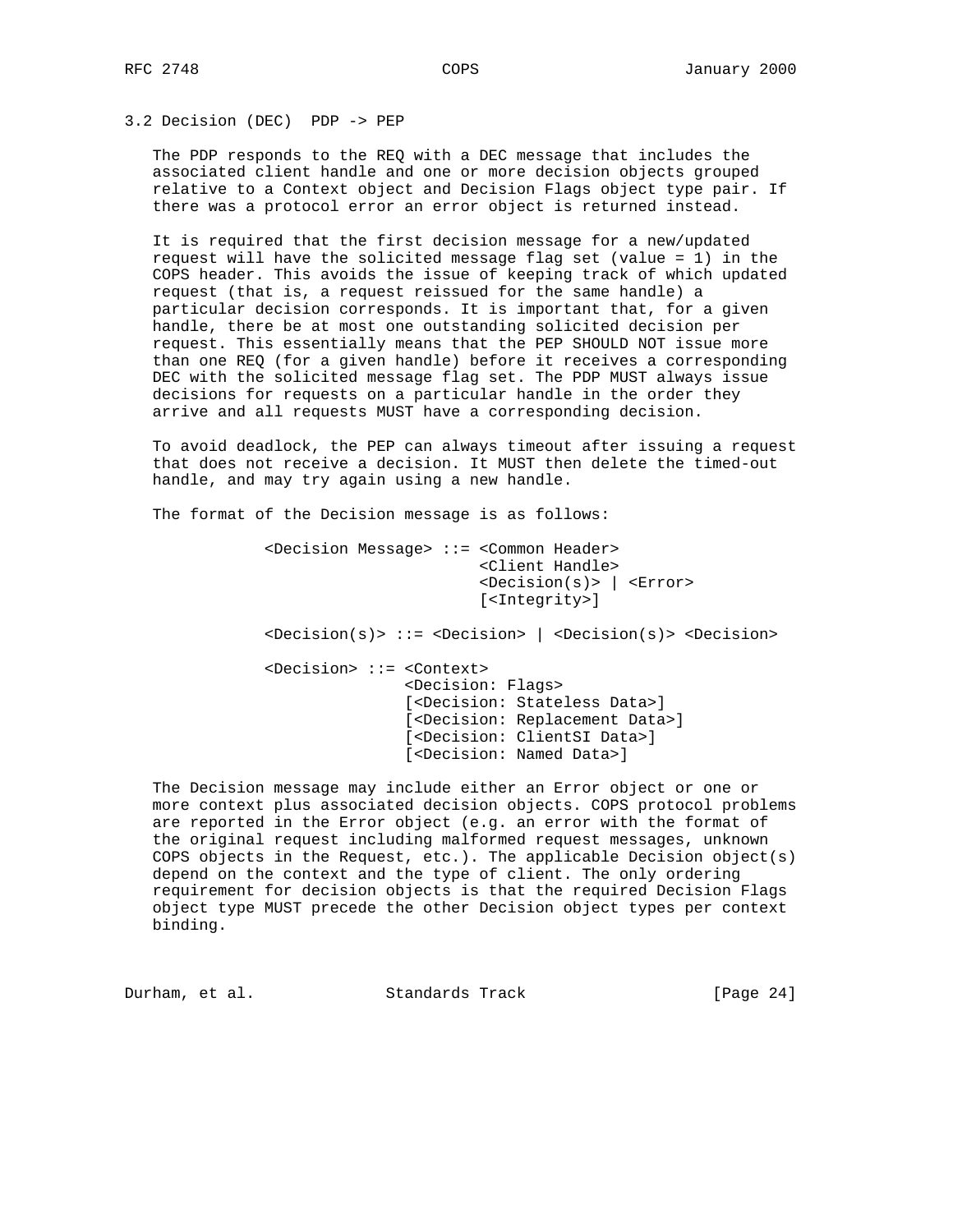## 3.3 Report State (RPT) PEP -> PDP

 The RPT message is used by the PEP to communicate to the PDP its success or failure in carrying out the PDP's decision, or to report an accounting related change in state. The Report-Type specifies the kind of report and the optional ClientSI can carry additional information per Client-Type.

 For every DEC message containing a configuration context that is received by a PEP, the PEP MUST generate a corresponding Report State message with the Solicited Message flag set describing its success or failure in applying the configuration decision. In addition, outsourcing decisions from the PDP MAY result in a corresponding solicited Report State from the PEP depending on the context and the type of client. RPT messages solicited by decisions for a given Client Handle MUST set the Solicited Message flag and MUST be sent in the same order as their corresponding Decision messages were received. There MUST never be more than one Report State message generated with the Solicited Message flag set per Decision.

 The Report State may also be used to provide periodic updates of client specific information for accounting and state monitoring purposes depending on the type of the client. In such cases the accounting report type should be specified utilizing the appropriate client specific information object.

```
 <Report State> ::== <Common Header>
                      <Client Handle>
                      <Report-Type>
                      [<ClientSI>]
                      [<Integrity>]
```
3.4 Delete Request State (DRQ) PEP -> PDP

 When sent from the PEP this message indicates to the remote PDP that the state identified by the client handle is no longer available/relevant. This information will then be used by the remote PDP to initiate the appropriate housekeeping actions. The reason code object is interpreted with respect to the client-type and signifies the reason for the removal.

The format of the Delete Request State message is as follows:

 <Delete Request> ::= <Common Header> <Client Handle> <Reason> [<Integrity>]

Durham, et al. Standards Track [Page 25]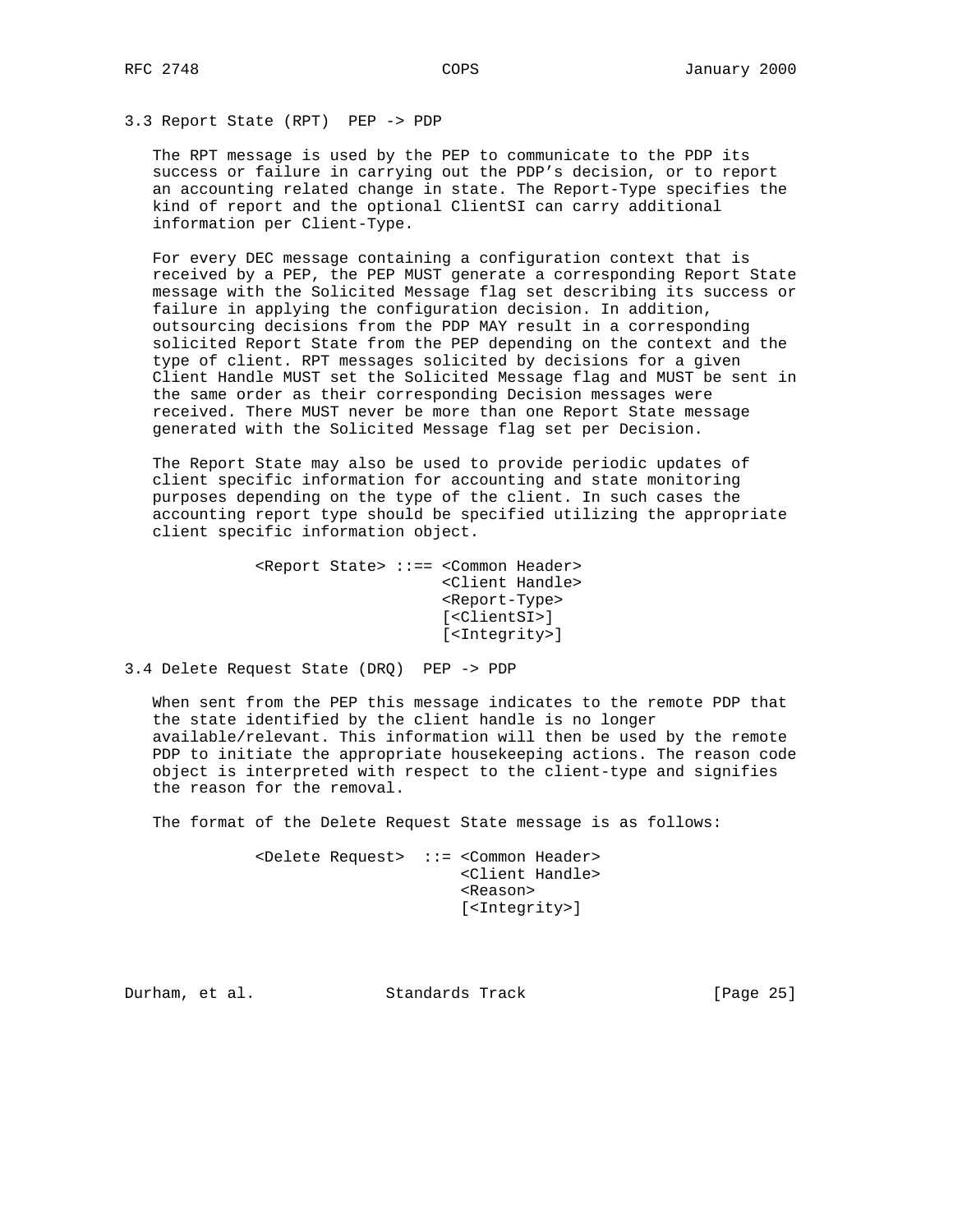Given the stateful nature of COPS, it is important that when a request state is finally removed from the PEP, a DRQ message for this request state is sent to the PDP so the corresponding state may likewise be removed on the PDP. Request states not explicitly deleted by the PEP will be maintained by the PDP until either the client session is closed or the connection is terminated.

 Malformed Decision messages MUST trigger a DRQ specifying the appropriate erroneous reason code (Bad Message Format) and any associated state on the PEP SHOULD either be removed or re-requested. If a Decision contained an unknown COPS Decision Object, the PEP MUST delete its request specifying the Unknown COPS Object reason code because the PEP will be unable to comply with the information contained in the unknown object. In any case, after issuing a DRQ, the PEP may retry the corresponding Request again.

3.5 Synchronize State Request (SSQ) PDP -> PEP

The format of the Synchronize State Query message is as follows:

 <Synchronize State> ::= <Common Header> [<Client Handle>] [<Integrity>]

 This message indicates that the remote PDP wishes the client (which appears in the common header) to re-send its state. If the optional Client Handle is present, only the state associated with this handle is synchronized. If the PEP does not recognize the requested handle, it MUST immediately send a DRQ message to the PDP for the handle that was specified in the SSQ message. If no handle is specified in the SSQ message, all the active client state MUST be synchronized with the PDP.

 The client performs state synchronization by re-issuing request queries of the specified client-type for the existing state in the PEP. When synchronization is complete, the PEP MUST issue a synchronize state complete message to the PDP.

3.6 Client-Open (OPN) PEP -> PDP

 The Client-Open message can be used by the PEP to specify to the PDP the client-types the PEP can support, the last PDP to which the PEP connected for the given client-type, and/or client specific feature negotiation. A Client-Open message can be sent to the PDP at any time and multiple Client-Open messages for the same client-type are allowed (in case of global state changes).

Durham, et al. Standards Track [Page 26]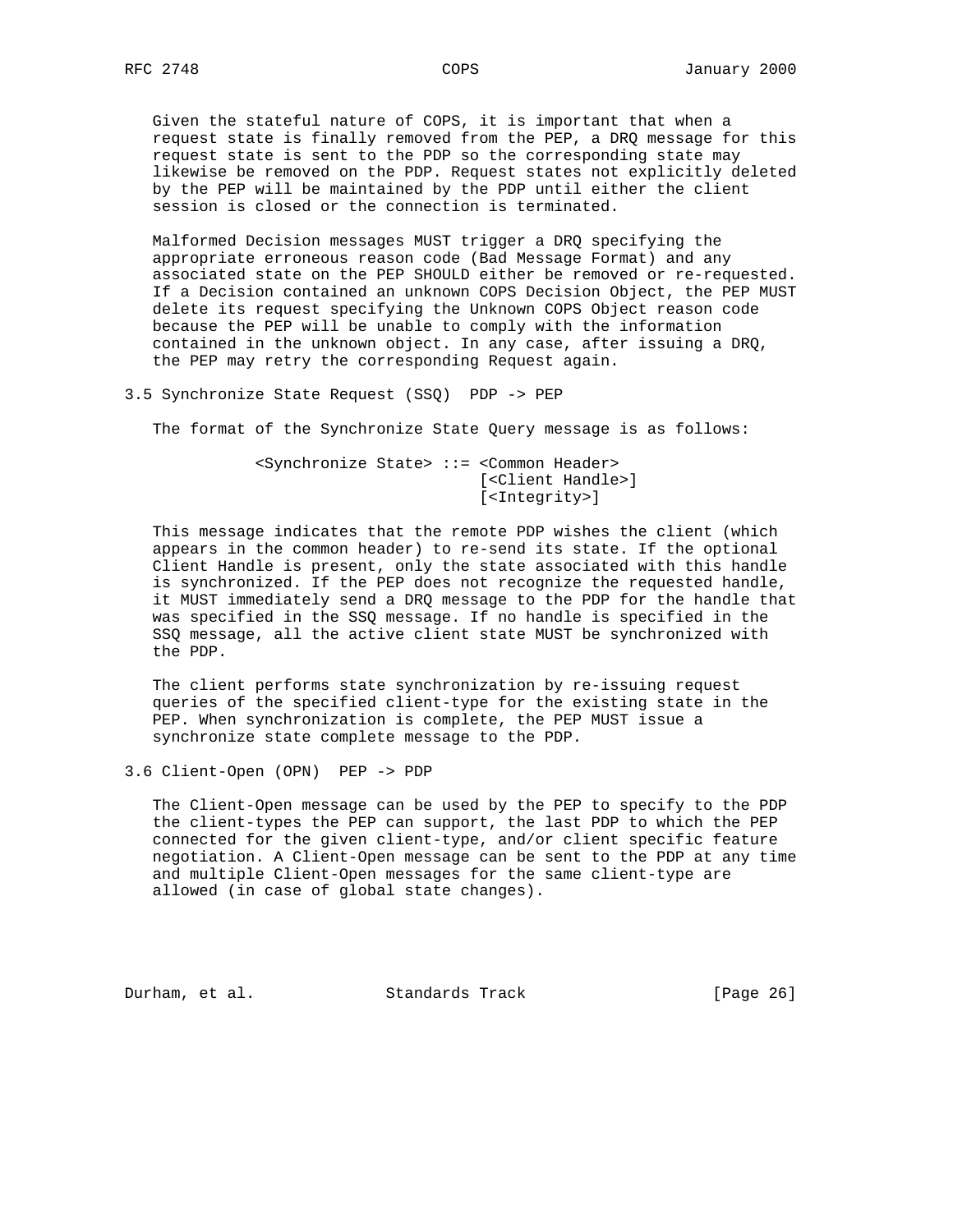<Client-Open> ::= <Common Header> <PEPID> [<ClientSI>] [<LastPDPAddr>] [<Integrity>]

 The PEPID is a symbolic, variable length name that uniquely identifies the specific client to the PDP (see Section 2.2.11).

 A named ClientSI object can be included for relaying additional global information about the PEP to the PDP when required (as specified in the appropriate extensions document for the client type).

 The PEP may also provide a Last PDP Address object in its Client-Open message specifying the last PDP (for the given client-type) for which it is still caching decisions since its last reboot. A PDP can use this information to determine the appropriate synchronization behavior (See section 2.5).

 If the PDP receives a malformed Client-Open message it MUST generate a Client-Close message specifying the appropriate error code.

3.7 Client-Accept (CAT) PDP -> PEP

 The Client-Accept message is used to positively respond to the Client-Open message. This message will return to the PEP a timer object indicating the maximum time interval between keep-alive messages. Optionally, a timer specifying the minimum allowed interval between accounting report messages may be included when applicable.

> <Client-Accept> ::= <Common Header> <KA Timer> [<ACCT Timer>] [<Integrity>]

 If the PDP refuses the client, it will instead issue a Client-Close message.

 The KA Timer corresponds to maximum acceptable intermediate time between the generation of messages by the PDP and PEP. The timer value is determined by the PDP and is specified in seconds. A timer value of 0 implies no secondary connection verification is necessary.

 The optional ACCT Timer allows the PDP to indicate to the PEP that periodic accounting reports SHOULD NOT exceed the specified timer interval per client handle. This allows the PDP to control the rate at which accounting reports are sent by the PEP (when applicable).

Durham, et al. Standards Track [Page 27]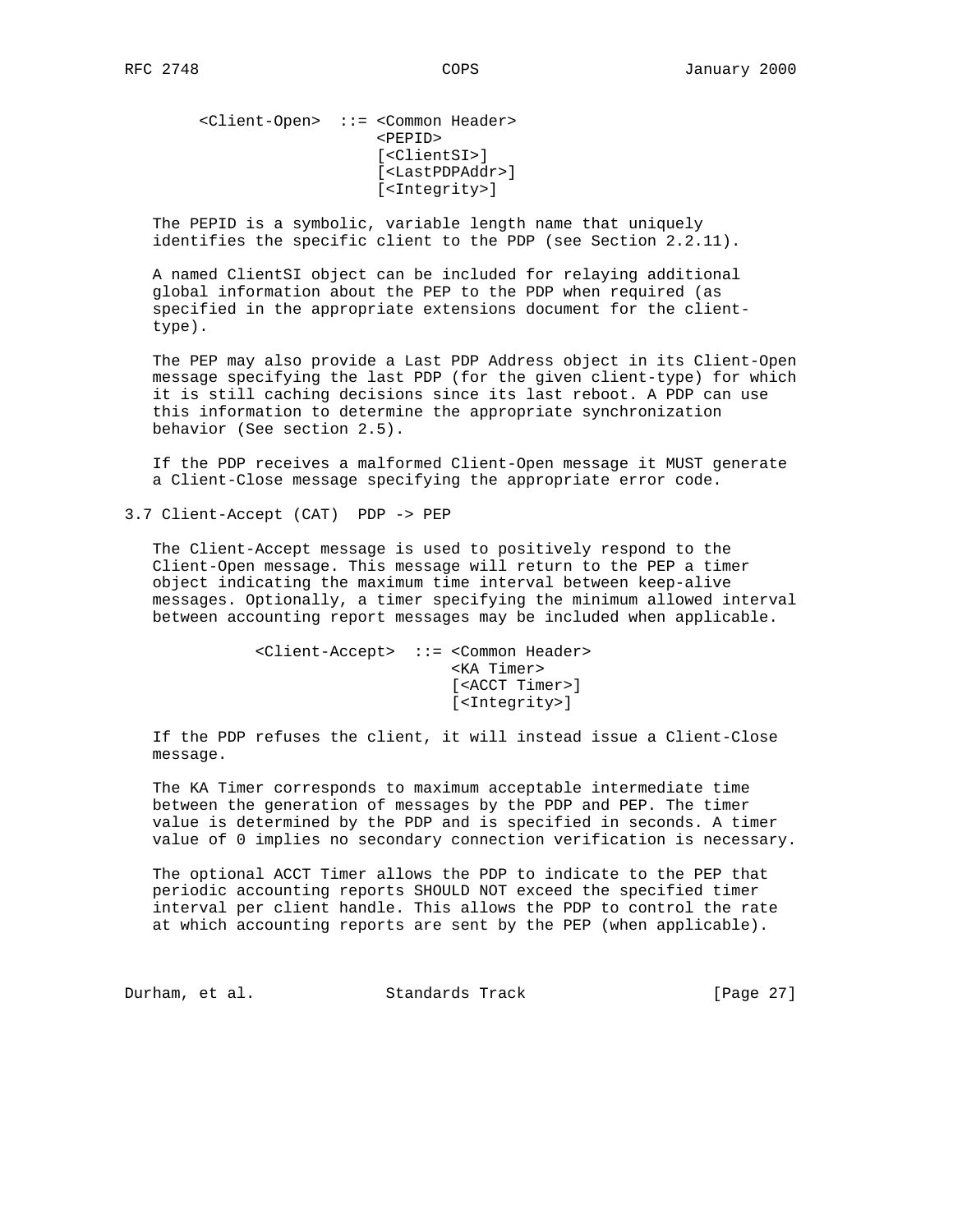In general, accounting type Report messages are sent to the PDP when determined appropriate by the PEP. The accounting timer merely is used by the PDP to keep the rate of such updates in check (i.e. Preventing the PEP from blasting the PDP with accounting reports). Not including this object implies there are no PDP restrictions on the rate at which accounting updates are generated.

 If the PEP receives a malformed Client-Accept message it MUST generate a Client-Close message specifying the appropriate error code.

3.8 Client-Close (CC) PEP -> PDP, PDP -> PEP

 The Client-Close message can be issued by either the PDP or PEP to notify the other that a particular type of client is no longer being supported.

> <Client-Close> ::= <Common Header> <Error> [<PDPRedirAddr>] [<Integrity>]

 The Error object is included to describe the reason for the close (e.g. the requested client-type is not supported by the remote PDP or client failure).

 A PDP MAY optionally include a PDP Redirect Address object in order to inform the PEP of the alternate PDP it SHOULD use for the client type specified in the common header.

3.9 Keep-Alive (KA) PEP -> PDP, PDP -> PEP

 The keep-alive message MUST be transmitted by the PEP within the period defined by the minimum of all KA Timer values specified in all received CAT messages for the connection. A KA message MUST be generated randomly between 1/4 and 3/4 of this minimum KA timer interval. When the PDP receives a keep-alive message from a PEP, it MUST echo a keep-alive back to the PEP. This message provides validation for each side that the connection is still functioning even when there is no other messaging.

 Note: The client-type in the header MUST always be set to 0 as the KA is used for connection verification (not per client session verification).

> <Keep-Alive> ::= <Common Header> [<Integrity>]

Durham, et al. Standards Track [Page 28]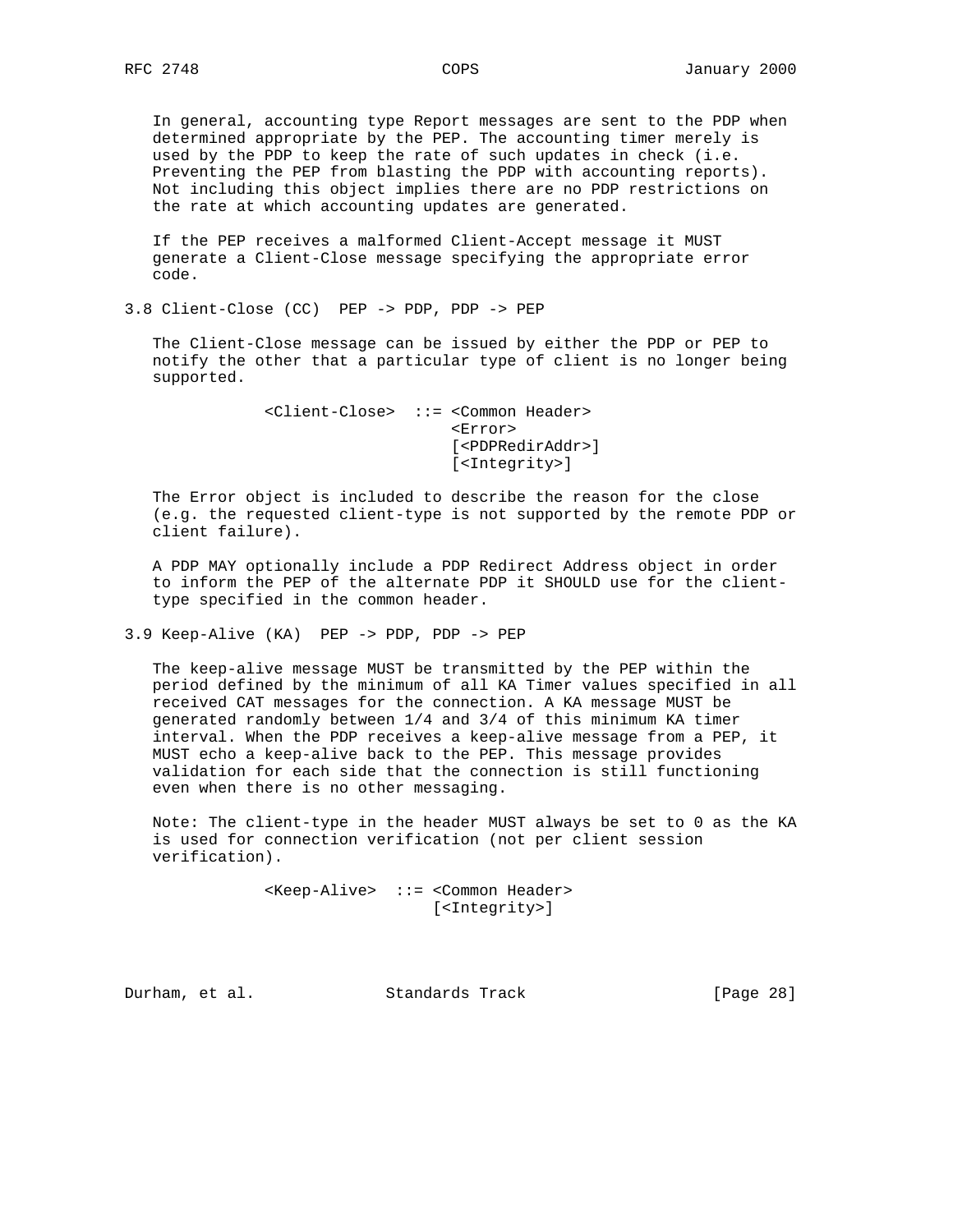Both client and server MAY assume the TCP connection is insufficient for the client-type with the minimum time value (specified in the CAT message) if no communication activity is detected for a period exceeding the timer period. For the PEP, such detection implies the remote PDP or connection is down and the PEP SHOULD now attempt to use an alternative/backup PDP.

3.10 Synchronize State Complete (SSC) PEP -> PDP

 The Synchronize State Complete is sent by the PEP to the PDP after the PDP sends a synchronize state request to the PEP and the PEP has finished synchronization. It is useful so that the PDP will know when all the old client state has been successfully re-requested and, thus, the PEP and PDP are completely synchronized. The Client Handle object only needs to be included if the corresponding Synchronize State Message originally referenced a specific handle.

 <Synchronize State Complete> ::= <Common Header> [<Client Handle>] [<Integrity>]

4. Common Operation

 This section describes the typical exchanges between remote PDP servers and PEP clients.

4.1 Security and Sequence Number Negotiation

 COPS message security is negotiated once per connection and covers all communication over a particular connection. If COPS level security is required, it MUST be negotiated during the initial Client-Open/Client-Accept message exchange specifying a Client-Type of zero (which is reserved for connection level security negotiation and connection verification).

 If a PEP is not configured to use COPS security with a PDP it will simply send the PDP Client-Open messages for the supported Client- Types as specified in section 4.3 and will not include the Integrity object in any COPS messages.

 Otherwise, security can be initiated by the PEP if it sends the PDP a Client-Open message with Client-Type=0 before opening any other Client-Type. If the PDP receives a Client-Open with a Client-Type=0 after another Client-Type has already been opened successfully it MUST return a Client-Close message (for Client-Type=0) to that PEP. This first Client-Open message MUST specify a Client-Type of zero and MUST provide the PEPID and a COPS Integrity object. This Integrity object will contain the initial sequence number the PEP requires the

Durham, et al. Standards Track [Page 29]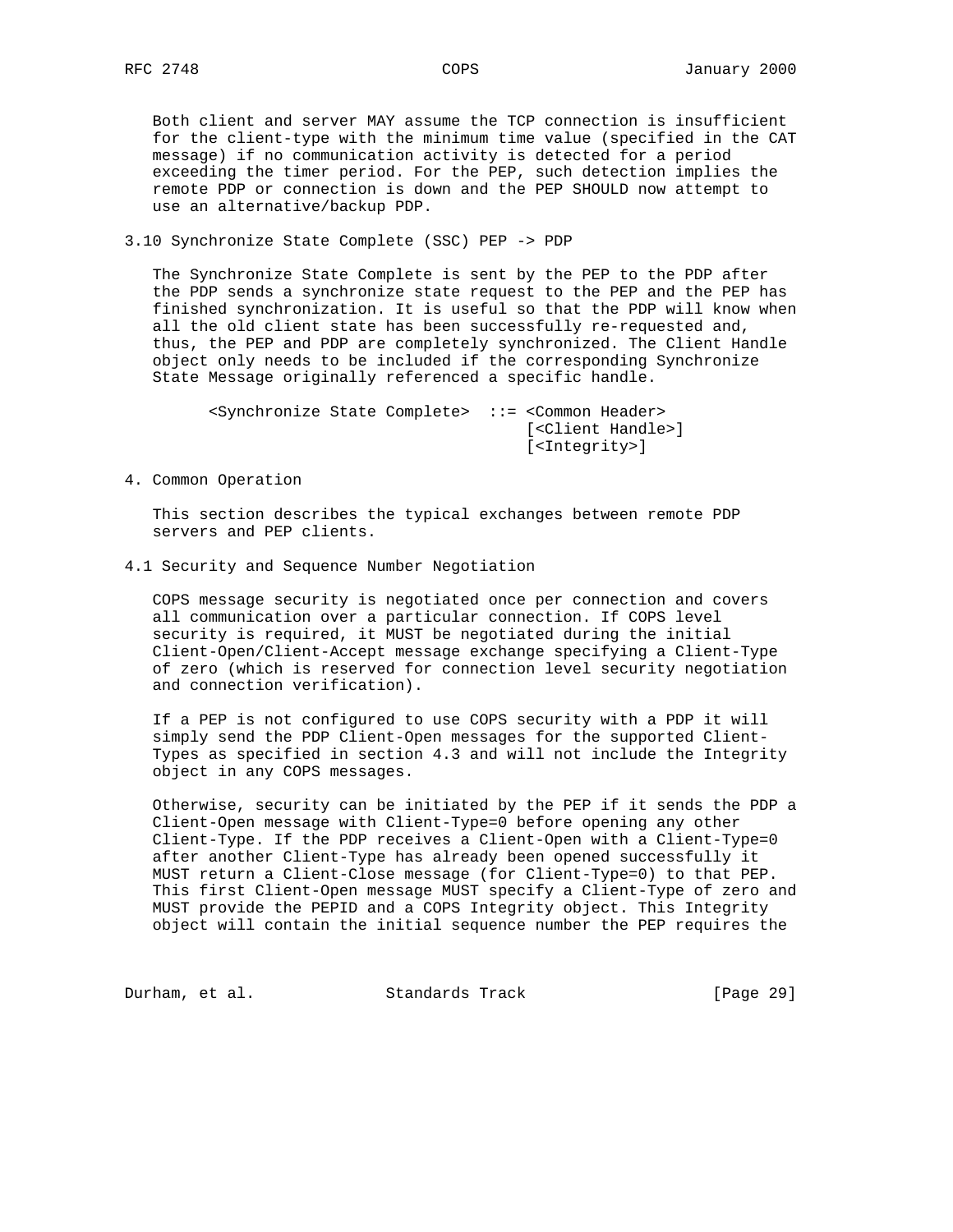PDP to increment during subsequent communication after the initial Client-Open/Client-Accept exchange and the Key ID identifying the algorithm and key used to compute the digest.

 Similarly, if the PDP accepts the PEP's security key and algorithm by validating the message digest using the identified key, the PDP MUST send a Client-Accept message with a Client-Type of zero to the PEP carrying an Integrity object. This Integrity object will contain the initial sequence number the PDP requires the PEP to increment during all subsequent communication with the PDP and the Key ID identifying the key and algorithm used to compute the digest.

 If the PEP, from the perspective of a PDP that requires security, fails or never performs the security negotiation by not sending an initial Client-Open message with a Client-Type=0 including a valid Integrity object, the PDP MUST send to the PEP a Client-Close message with a Client-Type=0 specifying the appropriate error code. Similarly, if the PDP, from the perspective of a PEP that requires security, fails the security negotiation by not sending back a Client-Accept message with a Client-Type=0 including a valid Integrity object, the PEP MUST send to the PDP a Client-Close message with a Client-Type=0 specifying the appropriate error code. Such a Client-Close message need not carry an integrity object (as the security negotiation did not yet complete).

 The security initialization can fail for one of several reasons: 1. The side receiving the message requires COPS level security but an Integrity object was not provided (Authentication Required error code). 2. A COPS Integrity object was provided, but with an unknown/unacceptable C-Type (Unknown COPS Object error code specifying the unsupported C-Num and C-Type). 3. The message digest or Key ID in the provided Integrity object was incorrect and therefore the message could not be authenticated using the identified key (Authentication Failure error code).

 Once the initial security negotiation is complete, the PEP will know what sequence numbers the PDP expects and the PDP will know what sequence numbers the PEP expects. ALL COPS messages must then include the negotiated Integrity object specifying the correct sequence number with the appropriate message digest (including the Client- Open/Client-Accept messages for specific Client-Types). ALL subsequent messages from the PDP to the PEP MUST result in an increment of the sequence number provided by the PEP in the Integrity object of the initial Client-Open message. Likewise, ALL subsequent messages from the PEP to the PDP MUST result in an increment of the sequence number provided by the PDP in the Integrity object of the initial Client-Accept message. Sequence numbers are incremented by one starting with the corresponding initial sequence number. For

Durham, et al. Standards Track [Page 30]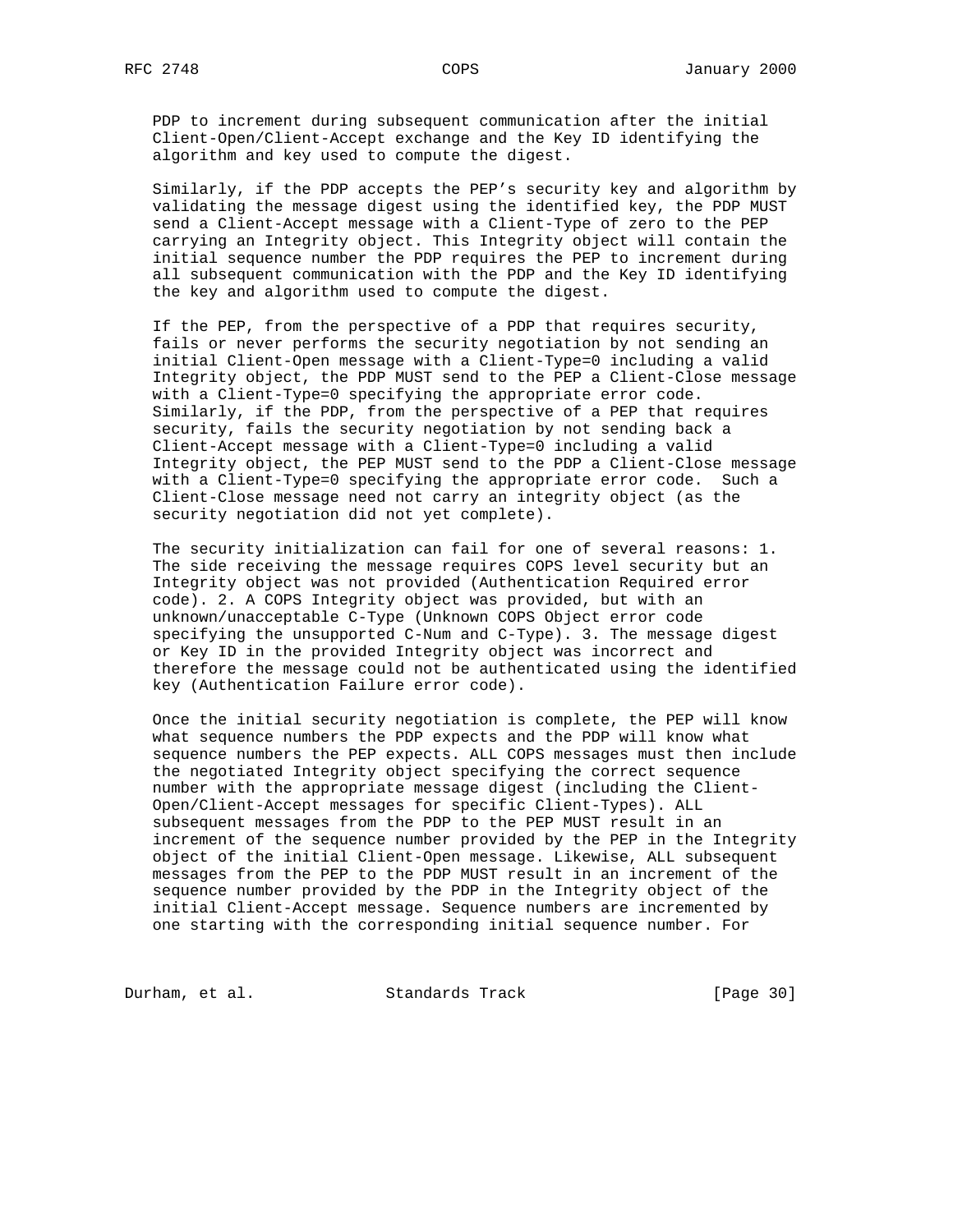example, if the sequence number specified to the PEP by the PDP in the initial Client-Accept was 10, the next message the PEP sends to the PDP will provide an Integrity object with a sequence number of 11... Then the next message the PEP sends to the PDP will have a sequence number of 12 and so on. If any subsequent received message contains the wrong sequence number, an unknown Key ID, an invalid message digest, or is missing an Integrity object after integrity was negotiated, then a Client-Close message MUST be generated for the Client-Type zero containing a valid Integrity object and specifying the appropriate error code. The connection should then be dropped.

## 4.2 Key Maintenance

 Key maintenance is outside the scope of this document, but COPS implementations MUST at least provide the ability to manually configure keys and their parameters locally. The key used to produce the Integrity object's message digest is identified by the Key ID field. Thus, a Key ID parameter is used to identify one of potentially multiple simultaneous keys shared by the PEP and PDP. A Key ID is relative to a particular PEPID on the PDP or to a particular PDP on the PEP. Each key must also be configured with lifetime parameters for the time period within which it is valid as well as an associated cryptographic algorithm parameter specifying the algorithm to be used with the key. At a minimum, all COPS implementations MUST support the HMAC-MD5-96 [HMAC][MD5] cryptographic algorithm for computing a message digest for inclusion in the Keyed Message Digest of the Integrity object which is appended to the message.

 It is good practice to regularly change keys. Keys MUST be configurable such that their lifetimes overlap allowing smooth transitions between keys. At the midpoint of the lifetime overlap between two keys, senders should transition from using the current key to the next/longer-lived key. Meanwhile, receivers simply accept any identified key received within its configured lifetime and reject those that are not.

#### 4.3 PEP Initialization

 Sometime after a connection is established between the PEP and a remote PDP and after security is negotiated (if required), the PEP will send one or more Client-Open messages to the remote PDP, one for each client-type supported by the PEP. The Client-Open message MUST contain the address of the last PDP with which the PEP is still caching a complete set of decisions. If no decisions are being cached from the previous PDP the LastPDPAddr object MUST NOT be included in the Client-Open message (see Section 2.5). Each Client-Open message MUST at least contain the common header noting one client-type

Durham, et al. Standards Track [Page 31]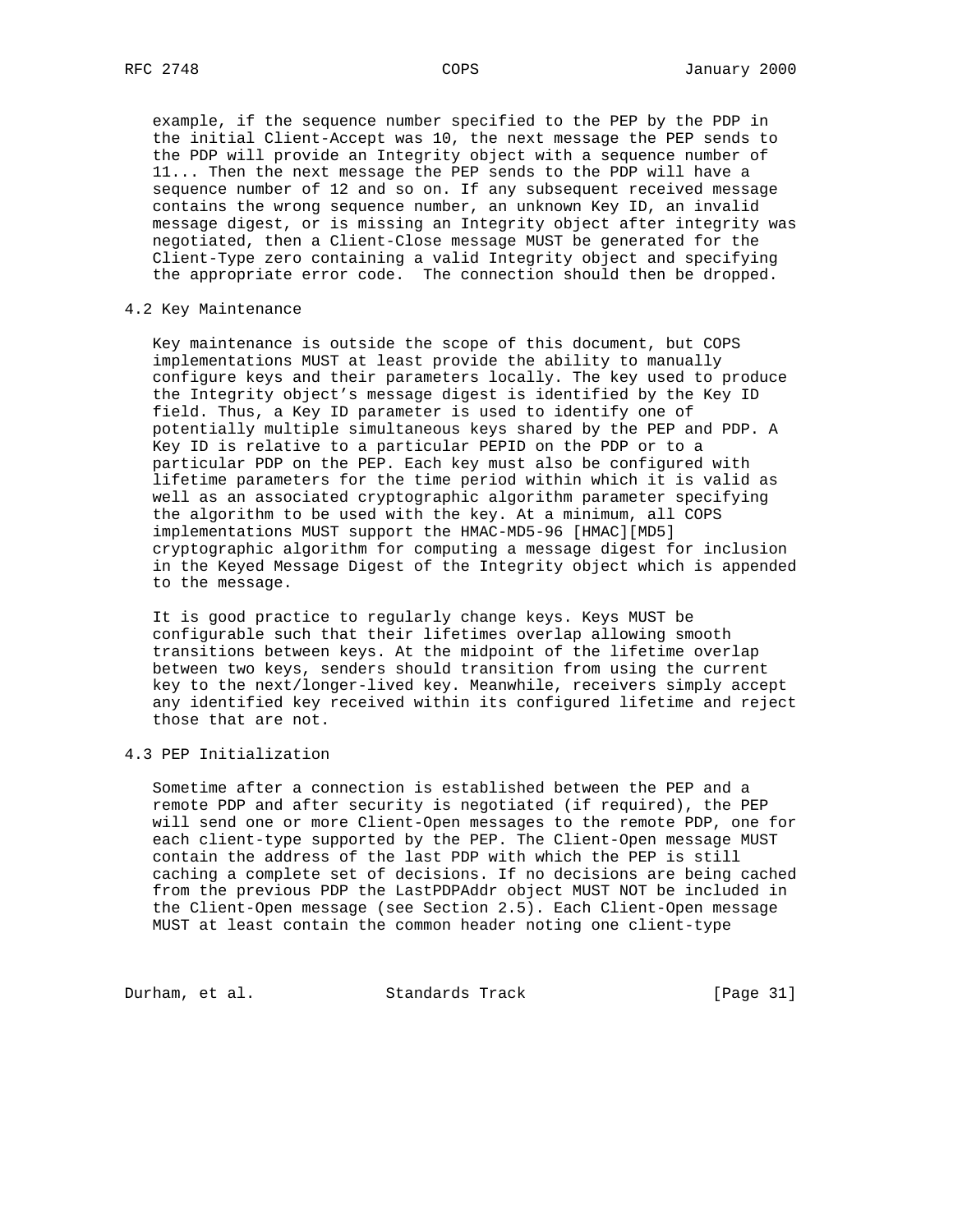supported by the PEP. The remote PDP will then respond with separate Client-Accept messages for each of the client-types requested by the PEP that the PDP can also support.

 If a specific client-type is not supported by the PDP, the PDP will instead respond with a Client-Close specifying the client-type is not supported and will possibly suggest an alternate PDP address and port. Otherwise, the PDP will send a Client-Accept specifying the timer interval between keep-alive messages and the PEP may begin issuing requests to the PDP.

## 4.4 Outsourcing Operations

 In the outsourcing scenario, when the PEP receives an event that requires a new policy decision it sends a request message to the remote PDP. What specifically qualifies as an event for a particular client-type SHOULD be specified in the specific document for that client-type. The remote PDP then makes a decision and sends a decision message back to the PEP. Since the request is stateful, the request will be remembered, or installed, on the remote PDP. The unique handle (unique per TCP connection and client-type), specified in both the request and its corresponding decision identifies this request state. The PEP is responsible for deleting this request state once the request is no longer applicable.

 The PEP can update a previously installed request state by reissuing a request for the previously installed handle. The remote PDP is then expected to make new decisions and send a decision message back to the PEP. Likewise, the server MAY change a previously issued decision on any currently installed request state at any time by issuing an unsolicited decision message. At all times the PEP module is expected to abide by the PDP's decisions and notify the PDP of any state changes.

# 4.5 Configuration Operations

 In the configuration scenario, as in the outsourcing scenario, the PEP will make a configuration request to the PDP for a particular interface, module, or functionality that may be specified in the named client specific information object. The PDP will then send potentially several decisions containing named units of configuration data to the PEP. The PEP is expected to install and use the configuration locally. A particular named configuration can be updated by simply sending additional decision messages for the same named configuration. When the PDP no longer wishes the PEP to use a piece of configuration information, it will send a decision message specifying the named configuration and a decision flags object with

Durham, et al. Standards Track [Page 32]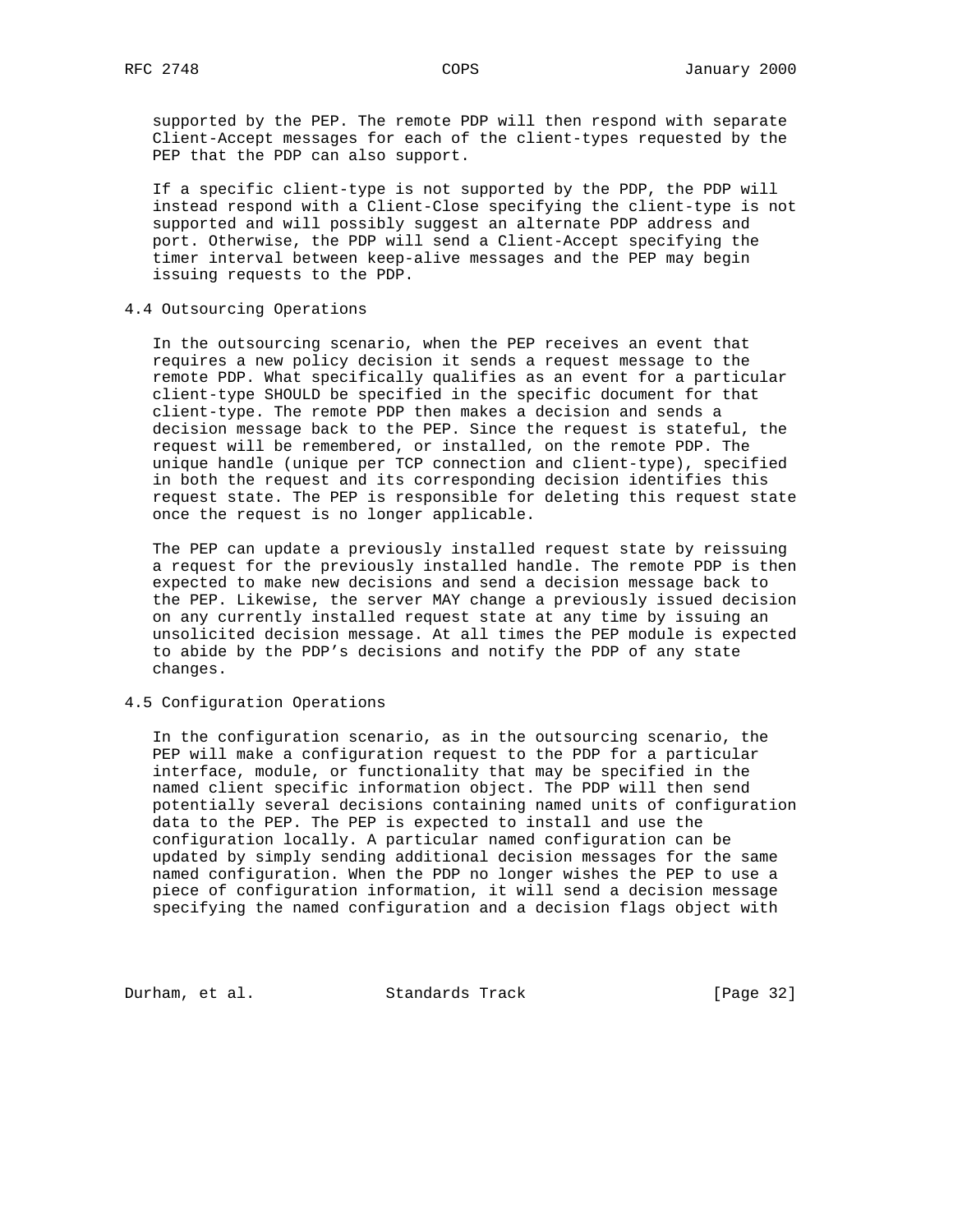the remove configuration command. The PEP SHOULD then proceed to remove the corresponding configuration and send a report message to the PDP that specifies it has been deleted.

 In all cases, the PEP MAY notify the remote PDP of the local status of an installed state using the report message where appropriate. The report message is to be used to signify when billing can begin, what actions were taken, or to produce periodic updates for monitoring and accounting purposes depending on the client. This message can carry client specific information when needed.

4.6 Keep-Alive Operations

 The Keep-Alive message is used to validate the connection between the client and server is still functioning even when there is no other messaging from the PEP to PDP. The PEP MUST generate a COPS KA message randomly within one-fourth to three-fourths the minimum KA Timer interval specified by the PDP in the Client-Accept message. On receiving a Keep-Alive message from the PEP, the PDP MUST then respond to this Keep-Alive message by echoing a Keep-Alive message back to the PEP. If either side does not receive a Keep-Alive or any other COPS message within the minimum KA Timer interval from the other, the connection SHOULD be considered lost.

4.7 PEP/PDP Close

 Finally, Client-Close messages are used to negate the effects of the corresponding Client-Open messages, notifying the other side that the specified client-type is no longer supported/active. When the PEP detects a lost connection due to a keep-alive timeout condition it SHOULD explicitly send a Client-Close message for each opened client-type specifying a communications failure error code. Then the PEP MAY proceed to terminate the connection to the PDP and attempt to reconnect again or try a backup/alternative PDP. When the PDP is shutting down, it SHOULD also explicitly send a Client-Close to all connected PEPs for each client-type, perhaps specifying an alternative PDP to use instead.

5. Security Considerations

 The COPS protocol provides an Integrity object that can achieve authentication, message integrity, and replay prevention. All COPS implementations MUST support the COPS Integrity object and its mechanisms as described in this document. To ensure the client (PEP) is communicating with the correct policy server (PDP) requires authentication of the PEP and PDP using a shared secret, and consistent proof that the connection remains valid. The shared secret minimally requires manual configuration of keys (identified by a Key

Durham, et al. Standards Track [Page 33]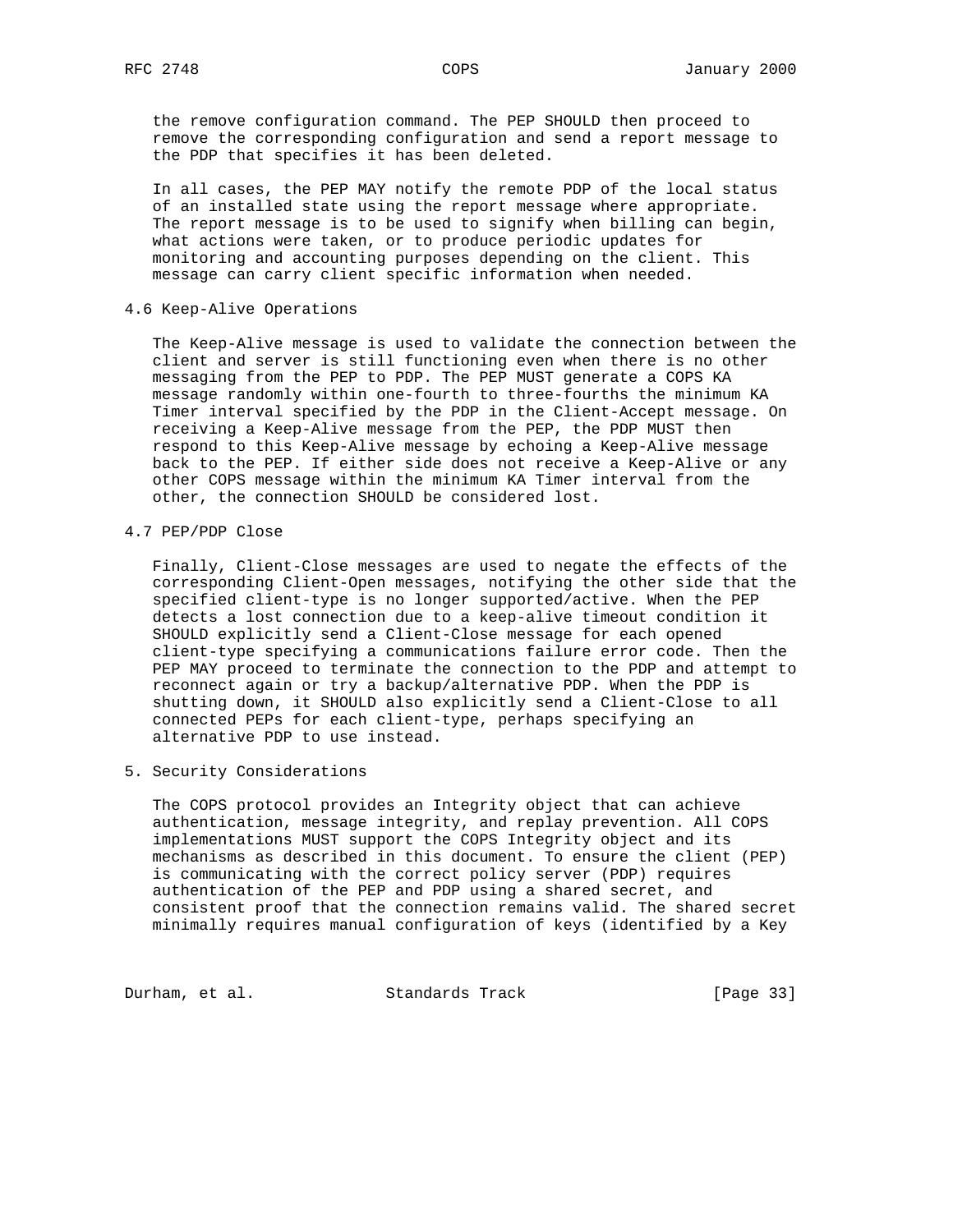ID) shared between the PEP and its PDP. The key is used in conjunction with the contents of a COPS message to calculate a message digest that is part of the Integrity object. The Integrity object is then used to validate all COPS messages sent over the TCP connection between a PEP and PDP.

 Key maintenance is outside the scope of this document beyond the specific requirements discussed in section 4.2. In general, it is good practice to regularly change keys to maintain security. Furthermore, it is good practice to use localized keys specific to a particular PEP such that a stolen PEP will not compromise the security of an entire administrative domain.

 The COPS Integrity object also provides sequence numbers to avoid replay attacks. The PDP chooses the initial sequence number for the PEP and the PEP chooses the initial sequence number for the PDP. These initial numbers are then incremented with each successive message sent over the connection in the corresponding direction. The initial sequence numbers SHOULD be chosen such that they are monotonically increasing and never repeat for a particular key.

 Security between the client (PEP) and server (PDP) MAY be provided by IP Security [IPSEC]. In this case, the IPSEC Authentication Header (AH) SHOULD be used for the validation of the connection; additionally IPSEC Encapsulation Security Payload (ESP) MAY be used to provide both validation and secrecy.

 Transport Layer Security [TLS] MAY be used for both connection-level validation and privacy.

# 6. IANA Considerations

 The Client-type identifies the policy client application to which a message refers. Client-type values within the range 0x0001-0x3FFF are reserved Specification Required status as defined in [IANA- CONSIDERATIONS]. These values MUST be registered with IANA and their behavior and applicability MUST be described in a COPS extension document.

 Client-type values in the range 0x4000 - 0x7FFF are reserved for Private Use as defined in [IANA-CONSIDERATIONS]. These Client-types are not tracked by IANA and are not to be used in standards or general-release products, as their uniqueness cannot be assured.

Client-type values in the range  $0x8000 - 0x$ FFFF are First Come First Served as defined in [IANA-CONSIDERATIONS]. These Client-types are tracked by IANA but do not require published documents describing their use. IANA merely assures their uniqueness.

Durham, et al. Standards Track [Page 34]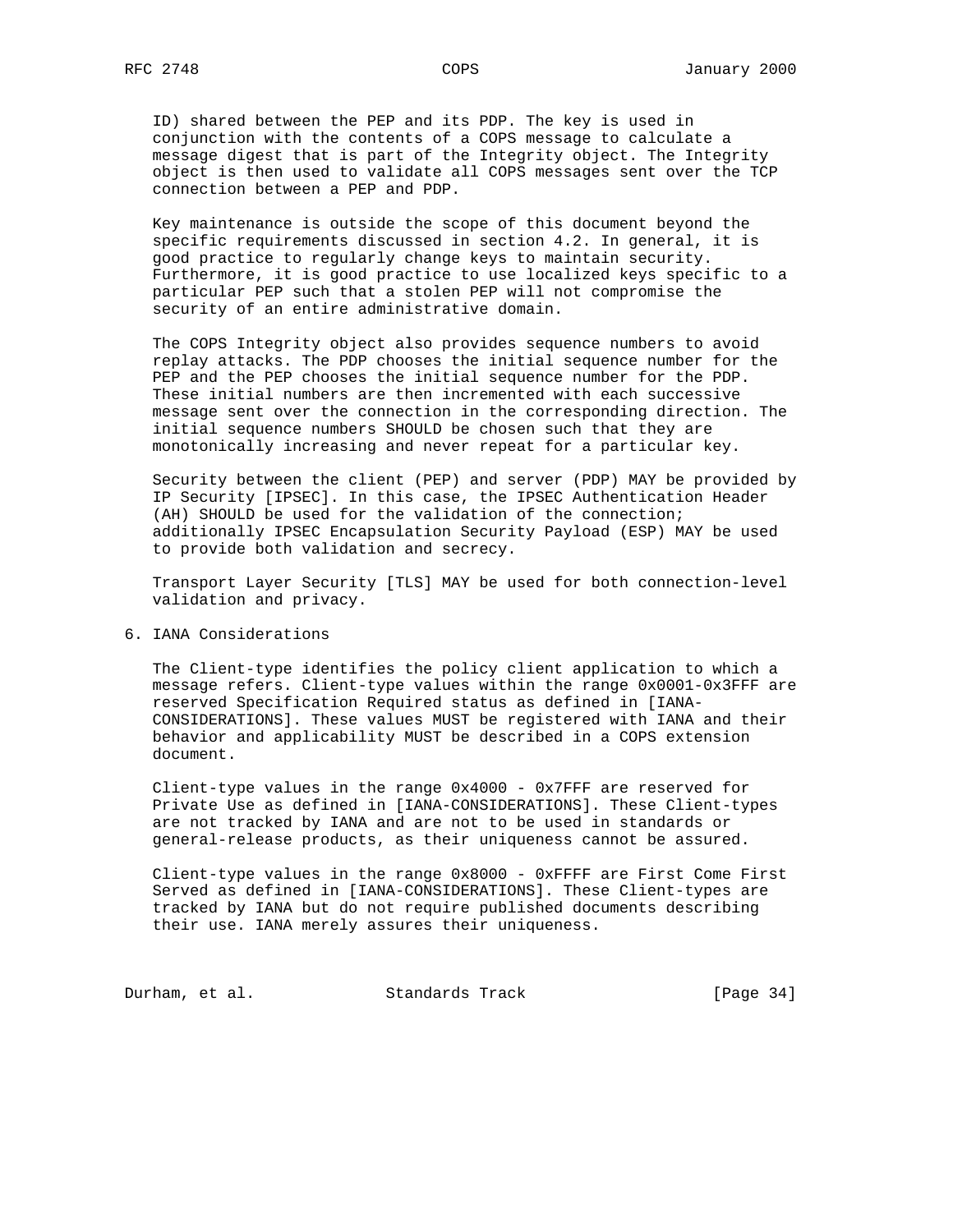Objects in the COPS Protocol are identified by their C-Num and C-Type values. IETF Consensus as identified in [IANA-CONSIDERATIONS] is required to introduce new values for these numbers and, therefore, new objects into the base COPS protocol.

 Additional Context Object R-Types, Reason-Codes, Report-Types, Decision Object Command-Codes/Flags, and Error-Codes MAY be defined for use with future Client-types, but such additions require IETF Consensus as defined in [IANA-CONSIDERATIONS].

 Context Object M-Types, Reason Sub-Codes, and Error Sub-codes MAY be defined relative to a particular Client-type following the same IANA considerations as their respective Client-type.

7. References

| [RSVP]   | Braden, R., Zhang, L., Berson, S., Herzog, S.<br>and S. Jamin, "Resource ReSerVation Protocol<br>(RSVP) Version 1 - Functional Specification",<br>RFC 2205, September 1997. |
|----------|-----------------------------------------------------------------------------------------------------------------------------------------------------------------------------|
| [WRK]    | Yavatkar, R., Pendarakis, D. and R. Guerin, "A<br>Framework for Policy-Based Admission Control",<br>RFC 2753, January 2000.                                                 |
| [SRVLOC] | Guttman, E., Perkins, C., Veizades, J. and M.<br>Day, "Service Location Protocol, Version 2",<br>RFC 2608, June 1999.                                                       |
| [INSCH]  | Shenker, S. and J. Wroclawski, "General<br>Characterization Parameters for Integrated<br>Service Network Elements", RFC 2215, September<br>1997.                            |
| [IPSEC]  | Atkinson, R., "Security Architecture for the<br>Internet Protocol", RFC 2401, August 1995.                                                                                  |
| [HMAC]   | Krawczyk, H., Bellare, M. and R. Canetti,<br>"HMAC: Keyed-Hashing for Message<br>Authentication", RFC 2104, February 1997.                                                  |
| [MD5]    | Rivest, R., "The MD5 Message-Digest Algorithm",<br>RFC 1321, April 1992.                                                                                                    |
| [RSVPPR] | Braden, R. and L. Zhang, "Resource ReSerVation<br>Protocol (RSVP) - Version 1 Message Processing<br>Rules", RFC 2209, September 1997.                                       |

| Durham, et al. | Standards Track | [Page 35] |
|----------------|-----------------|-----------|
|                |                 |           |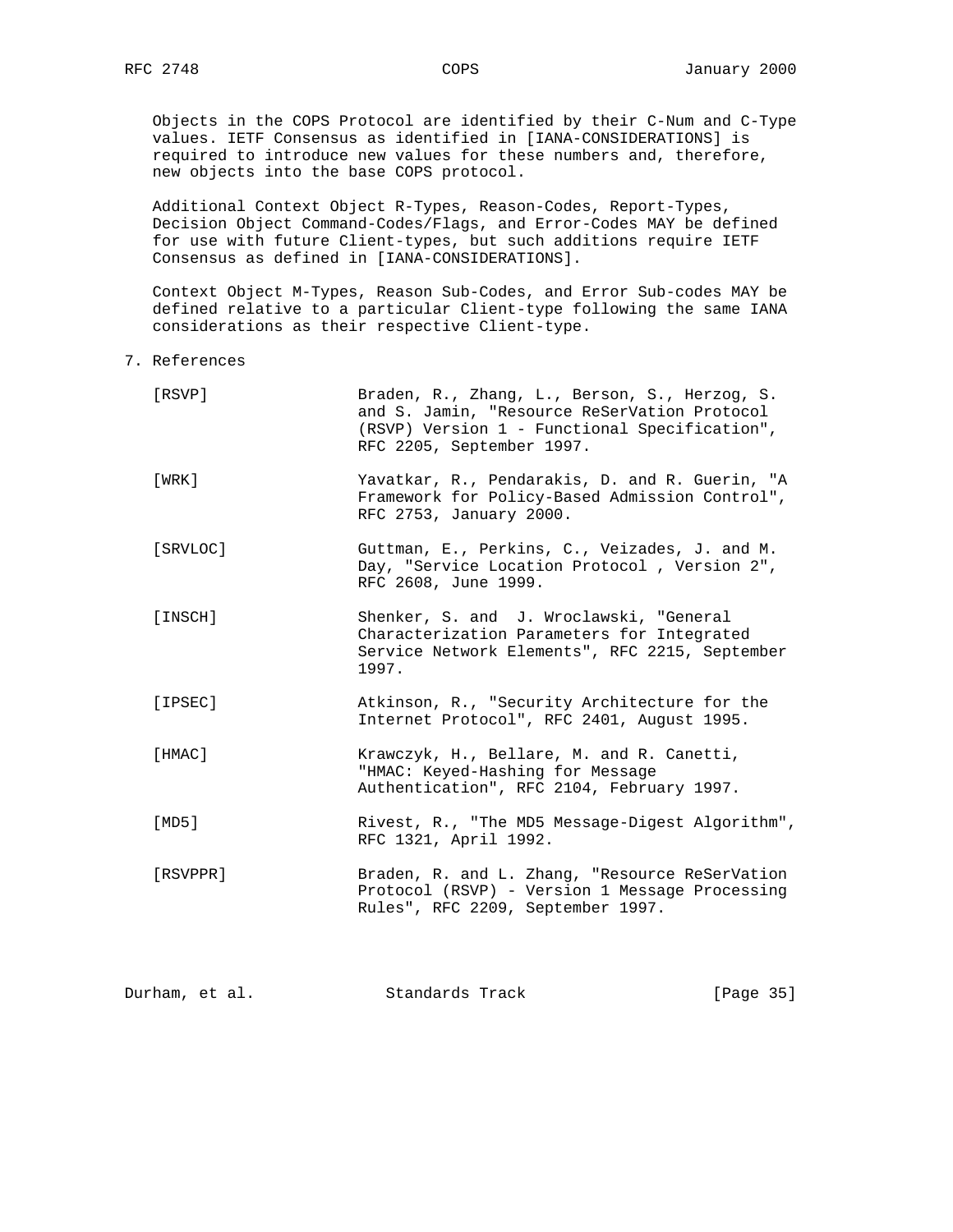- [TLS] Dierks T. and C. Allen, "The TLS Protocol Version 1.0", RFC 2246, January 1999.
- [IANA] http://www.isi.edu/in notes/iana/assignments/port-numbers

 [IANA-CONSIDERATIONS] Alvestrand, H. and T. Narten, "Guidelines for Writing an IANA Considerations Section in RFCs", BCP 26, RFC 2434, October 1998.

8. Author Information and Acknowledgments

 Special thanks to Andrew Smith and Timothy O'Malley our WG Chairs, Raj Yavatkar, Russell Fenger, Fred Baker, Laura Cunningham, Roch Guerin, Ping Pan, and Dimitrios Pendarakis for their valuable contributions.

 Jim Boyle Level 3 Communications 1025 Eldorado Boulevard Broomfield, CO 80021

 Phone: 720.888.1192 EMail: jboyle@Level3.net

 Ron Cohen CISCO Systems 4 Maskit St. Herzeliya Pituach 46766 Israel

 Phone: +972.9.9700064 EMail: ronc@cisco.com

 David Durham Intel 2111 NE 25th Avenue Hillsboro, OR 97124

 Phone: 503.264.6232 EMail: David.Durham@intel.com

Durham, et al. Standards Track [Page 36]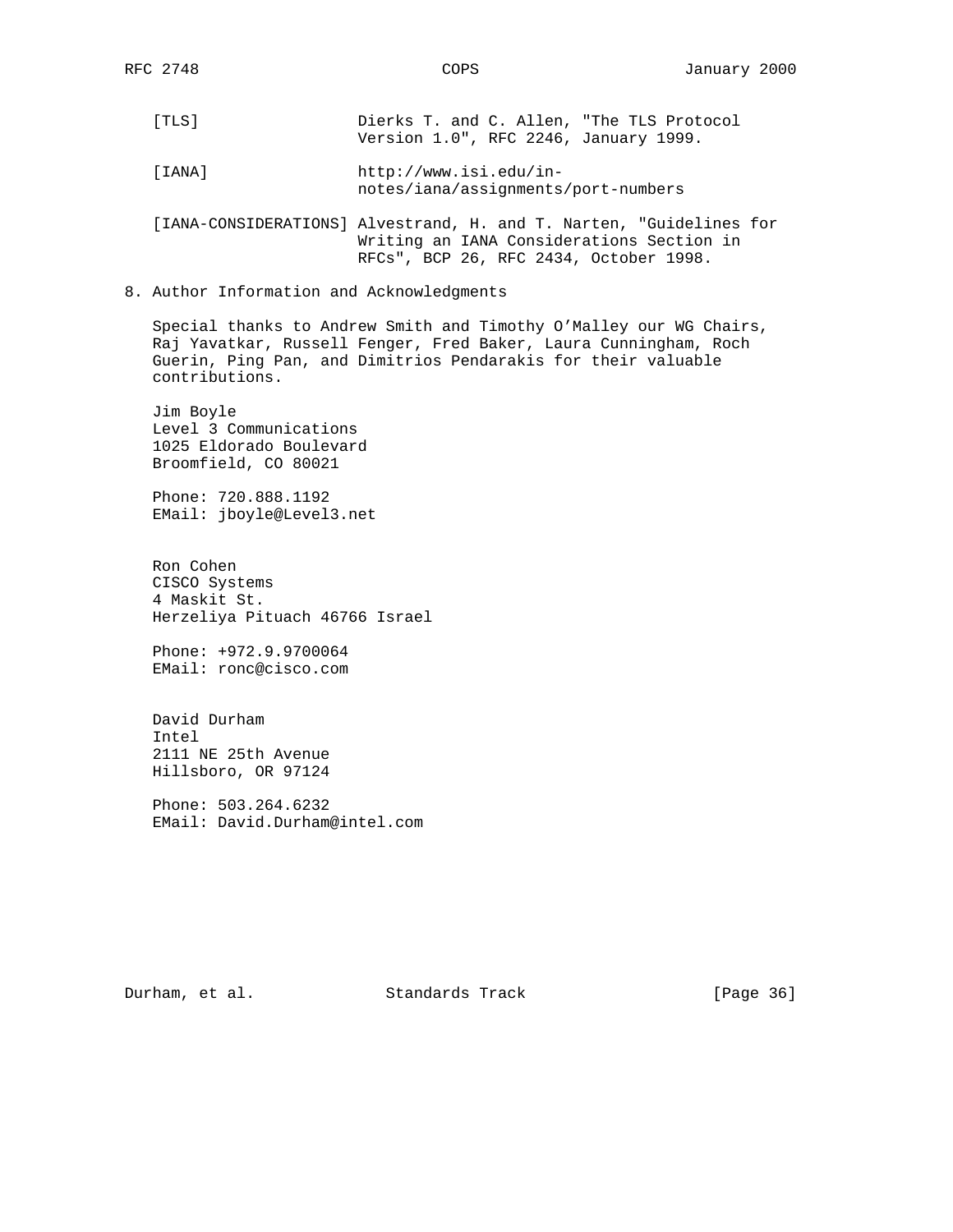Raju Rajan AT&T Shannon Laboratory 180 Park Avenue P.O. Box 971 Florham Park, NJ 07932-0971 EMail: rajan@research.att.com Shai Herzog IPHighway, Inc. 55 New York Avenue Framingham, MA 01701 Phone: 508.620.1141 EMail: herzog@iphighway.com Arun Sastry Cisco Systems 4 The Square Stockley Park Uxbridge, Middlesex UB11 1BN UK

 Phone: +44-208-756-8693 EMail: asastry@cisco.com

Durham, et al. Standards Track [Page 37]